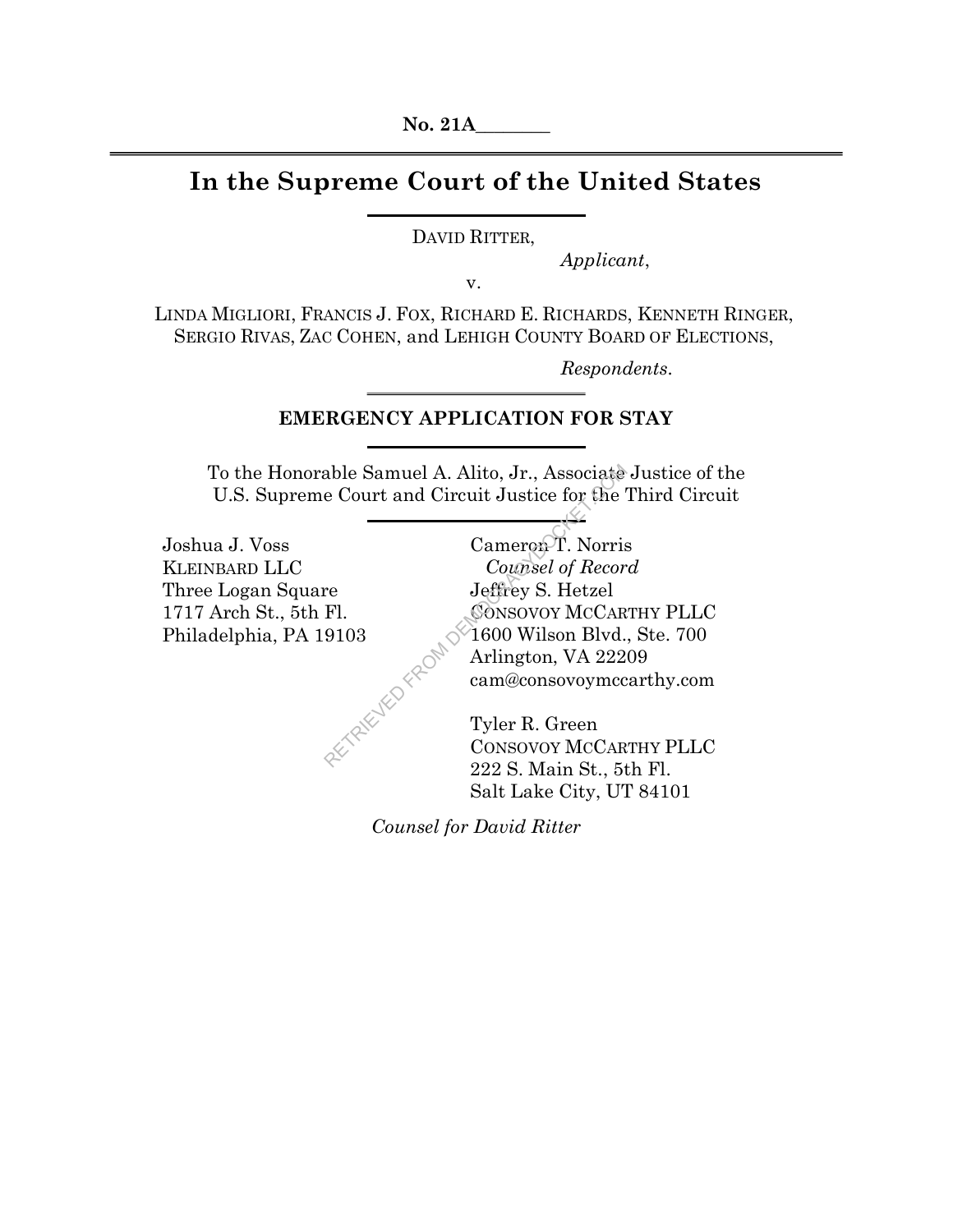#### **PARTIES TO THE PROCEEDING AND RELATED PROCEEDINGS**

Applicant is David Ritter, a Republican candidate in the 2021 election for Lehigh County Court of Common Pleas. Applicant was intervenor-defendant in the district court and appellee in the Third Circuit.

Respondents are Linda Migliori, Francis J. Fox, Richard E. Richards, Kenneth Ringer, and Sergio Rivas—plaintiffs in the district court and appellants in the Third Circuit. Respondents also include Zac Cohen—a Democratic candidate in the 2021 election for Lehigh County Court of Common Pleas, intervenor-plaintiff in the district court, and appellee in the Third Circuit. Respondents also include the Lehigh County Board of Elections—defendant in the district court and appellee in the Third Circuit.

The proceedings below were:

- 1. *Migliori v. Lehigh County Board of Elections*, No. 22-1499 (3d Cir.) judgment entered and stay denied May 27, 2022
- 2. *Migliori v. Lehigh County Board of Elections*, No. 5:22-cv-397 (E.D. Pa.) – judgment entered March 16, 2022; injunction pending appeal denied March 18, 2022 Probability Respondents also in<br>
Reduced to the district court and apperture the district court and apperture the district county Boord of Elections,<br>
the district of Elections, the district of the distribution<br>
Lehigh Cou

The related proceedings include:

- 1. *Ritter v. Lehigh County Board of Elections*, No. 9 MAL 2022 (Pa.) appeal denied January 27, 2020
- 2. *Ritter v. Lehigh County Board of Elections*, No. 1322 C.D. 2021 (Pa. Commw. Ct.) – judgment entered January 3, 2022
- 3. *Ritter v. Lehigh County Board of Elections*, No. 2021 C. 2805 (Lehigh Cnty. Ct. Comm. Pleas) – judgment entered November 30, 2021.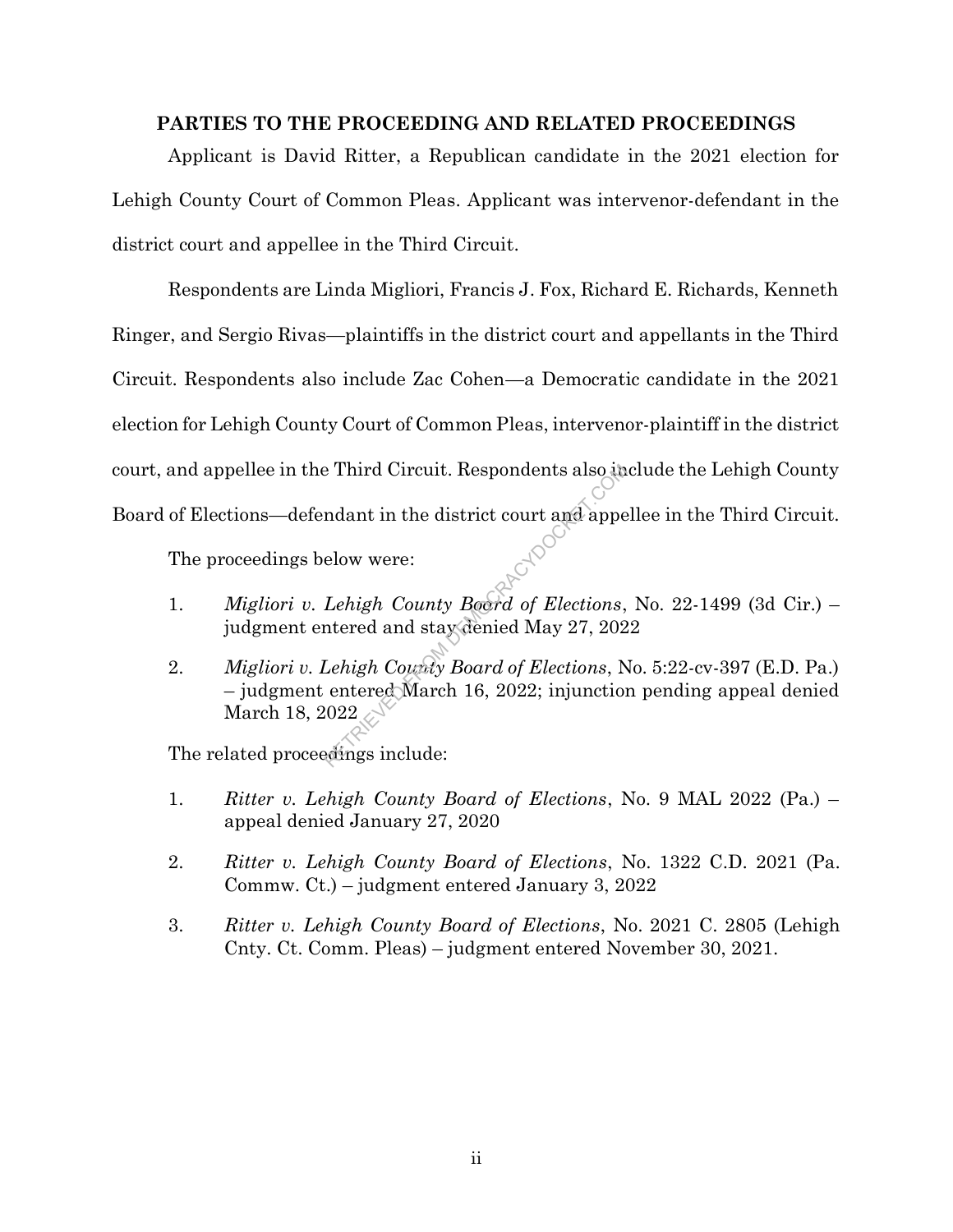## **TABLE OF CONTENTS**

| I.   | Pennsylvania law requires voters to date a declaration on their mail-in                                                                                                                                                                  |  |
|------|------------------------------------------------------------------------------------------------------------------------------------------------------------------------------------------------------------------------------------------|--|
| II.  | Ritter runs for a judgeship in 2021 and wins the third and final seat 4                                                                                                                                                                  |  |
| III. | In state contest litigation, the Pennsylvania courts agree with Ritter                                                                                                                                                                   |  |
| IV.  | Individual voters file a new federal lawsuit, lose in the district court,                                                                                                                                                                |  |
| V.   | The Third Circuit's decision has immediate and widespread effects on<br>Pennsylvania's elections.                                                                                                                                        |  |
|      |                                                                                                                                                                                                                                          |  |
| I.   | There is a reasonable probability that four Justices will vote to grant<br>certiorari and a fair prospect that five Justices will vote to reverse 9                                                                                      |  |
|      | The Third Circuit's interpretation of the federal materiality<br>A.                                                                                                                                                                      |  |
|      | The Third Circuit's holding that private plaintiffs have a federal<br><b>B.</b><br>cause of action to enforce the materiality statute is certworthy                                                                                      |  |
| II.  | and wrong <del>(Kindiga and wrong and wrong and wrong and wrong and wrong and wrong and wrong and wrong and wrong and wrong and wrong and wrong and wrong and wrong and wrong and wrong and wrong and wrong and wrong and wrong an</del> |  |
| III. |                                                                                                                                                                                                                                          |  |
|      |                                                                                                                                                                                                                                          |  |
|      |                                                                                                                                                                                                                                          |  |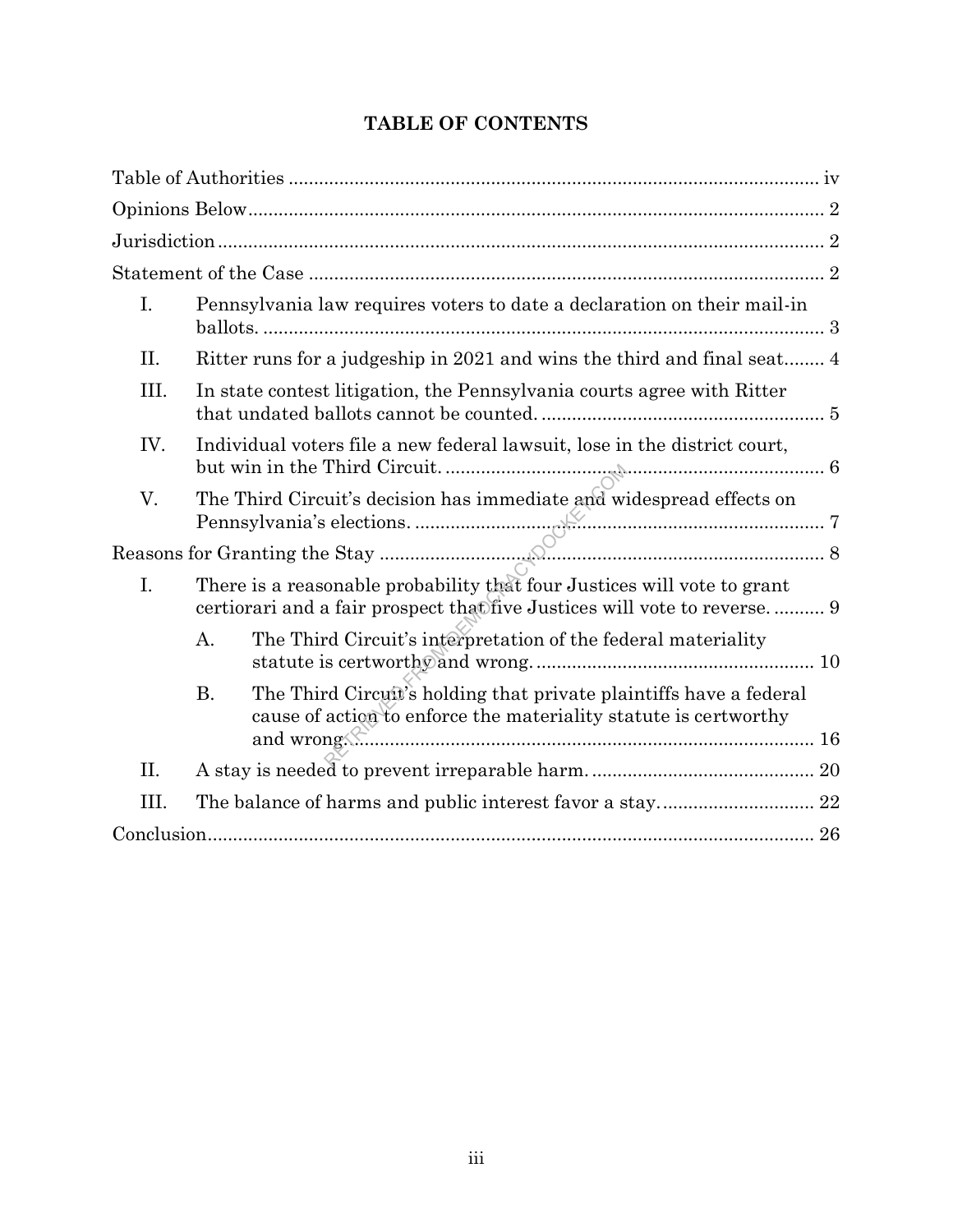## TABLE OF AUTHORITIES

## Cases

| Abbott v. Perez,                                                |    |
|-----------------------------------------------------------------|----|
| Am. Mfrs. Mut. Ins. Co. v. Am. Broad.-Paramount Theatres, Inc., |    |
| Araneta v. United States,                                       |    |
| Benisek v. Lamone,                                              |    |
| Bowyer v. Ducey,                                                |    |
| Brnovich v. DNC,                                                |    |
| Bush v. Gore,                                                   |    |
| Carson v. Simon,                                                |    |
| City of Boerne v. Flores,                                       |    |
| City of Rancho Palos Verdes v. Abrams,                          |    |
| Clingman v. Beaver,                                             |    |
| Condon v. Reno,                                                 |    |
| Crawford v. Marion Cnty. Election Bd.,                          | 12 |
| Dekom v. New York,                                              |    |
| Dekom v. New York,                                              |    |
| DIRECTV, Inc. v. Imburgia,                                      |    |
| DNC v. Wis. State Legislature,                                  |    |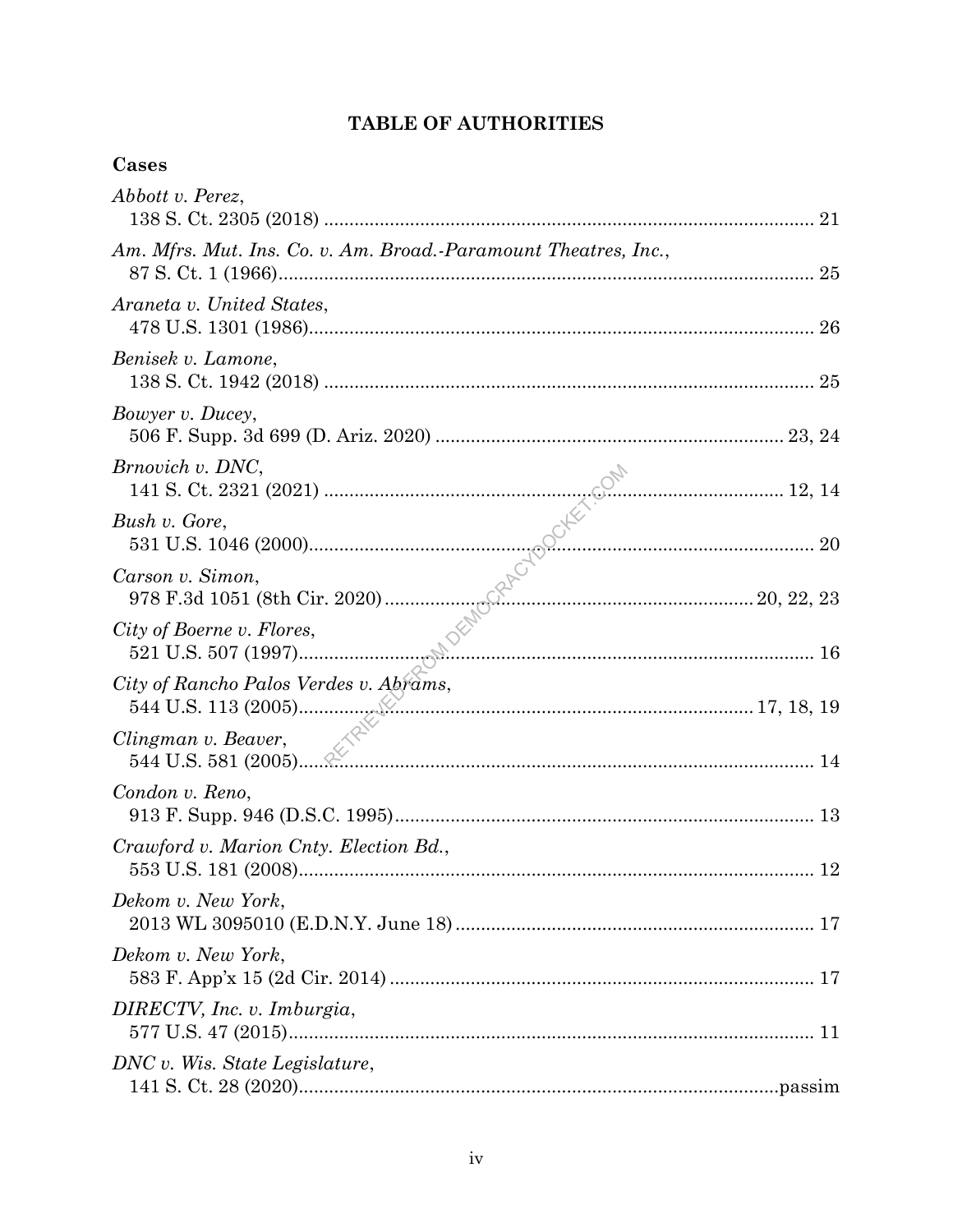| Donald J. Trump for President, Inc. v. Sec'y of Penn.,                                                         |  |
|----------------------------------------------------------------------------------------------------------------|--|
| Duran v. Lollis,                                                                                               |  |
| Friedman v. Snipes,                                                                                            |  |
| Gallardo ex rel. Vassallo v. Marstiller,                                                                       |  |
| Gomez v. United States,                                                                                        |  |
| Gonzaga Univ. v. Doe,                                                                                          |  |
| Hollingsworth v. Perry,                                                                                        |  |
| Husted v. A. Philip Randolph Inst.,                                                                            |  |
| In re Canvass of Absentee & Mail-in Ballots of Nov. 3, 2020 Gen. Election,                                     |  |
|                                                                                                                |  |
| $\frac{1}{26}$<br>$\frac{568 \text{ U.S. } 289 \text{ (2013)}}{10}$<br>$\frac{26}{10}$<br>Johnson v. Williams, |  |
| Kelly v. Commonwealth, $\mathcal{L}$                                                                           |  |
| King v. Whitmer,                                                                                               |  |
| Kupau v. Yamamoto,                                                                                             |  |
| League of Women Voters of Ark. v. Thurston,                                                                    |  |
| League of Women Voters of Fla., Inc. v. Fla. Sec'y of State,                                                   |  |
| Little v. Reclaim Idaho,                                                                                       |  |
| Marks v. Stinson,                                                                                              |  |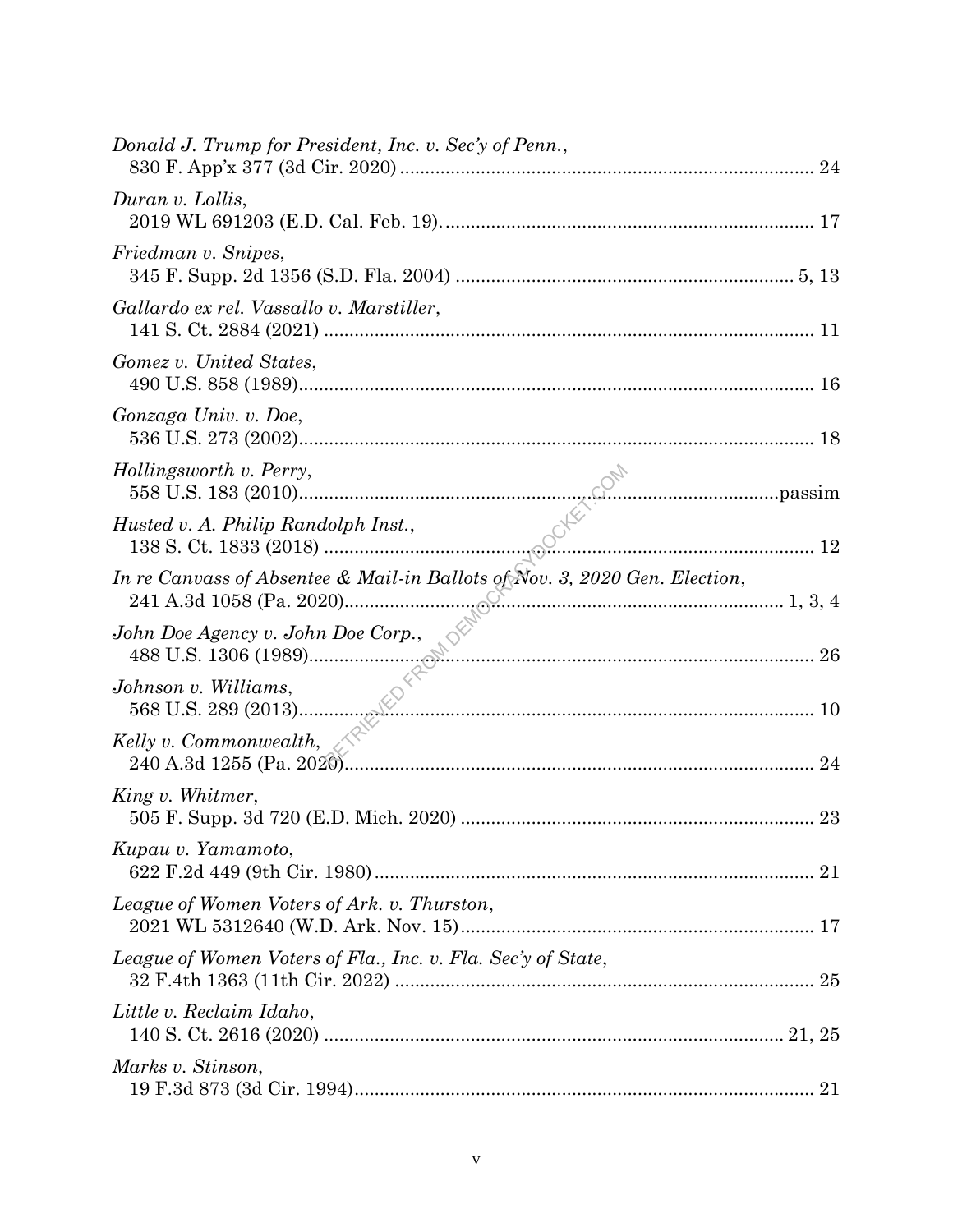| Martin v. Crittenden,                                                                     |  |
|-------------------------------------------------------------------------------------------|--|
| McKay v. Thompson,                                                                        |  |
| Merrill v. Milligan,                                                                      |  |
| Middlesex Cnty. Sewerage Auth. v. Nat'l Sea Clammers Ass'n,                               |  |
| Migliori v. Lehigh Cnty. Bd. of Elections,                                                |  |
| Migliori v. Lehigh Cnty. Bd. of Elections,                                                |  |
| Navajo Nation Hum. Rts. Comm'n v. San Juan Cnty.,<br>215 F. Supp. 3d 1201 (D. Utah 2016). |  |
| Ne. Ohio Coal. for the Homeless v. Husted,                                                |  |
| Neese v. S. Ry. Co.,                                                                      |  |
| Org. for Black Struggle v. Ashcroft,                                                      |  |
| Philip Morris USA Inc. v. Scott, $\Diamond^{\forall}$<br>561 U.S. 1301 (2010)             |  |
| Purcell v. Gonzalez,                                                                      |  |
| Republican Party of Penn. v. Boockvar,                                                    |  |
| Republican Party of Penn. v. Degraffenreid,                                               |  |
| Reynolds v. Sims,                                                                         |  |
| Ritter v. Lehigh Cnty. Bd. of Elections,                                                  |  |
| Ritter v. Lehigh Cnty. Bd. of Elections,                                                  |  |
| RNC v. DNC,                                                                               |  |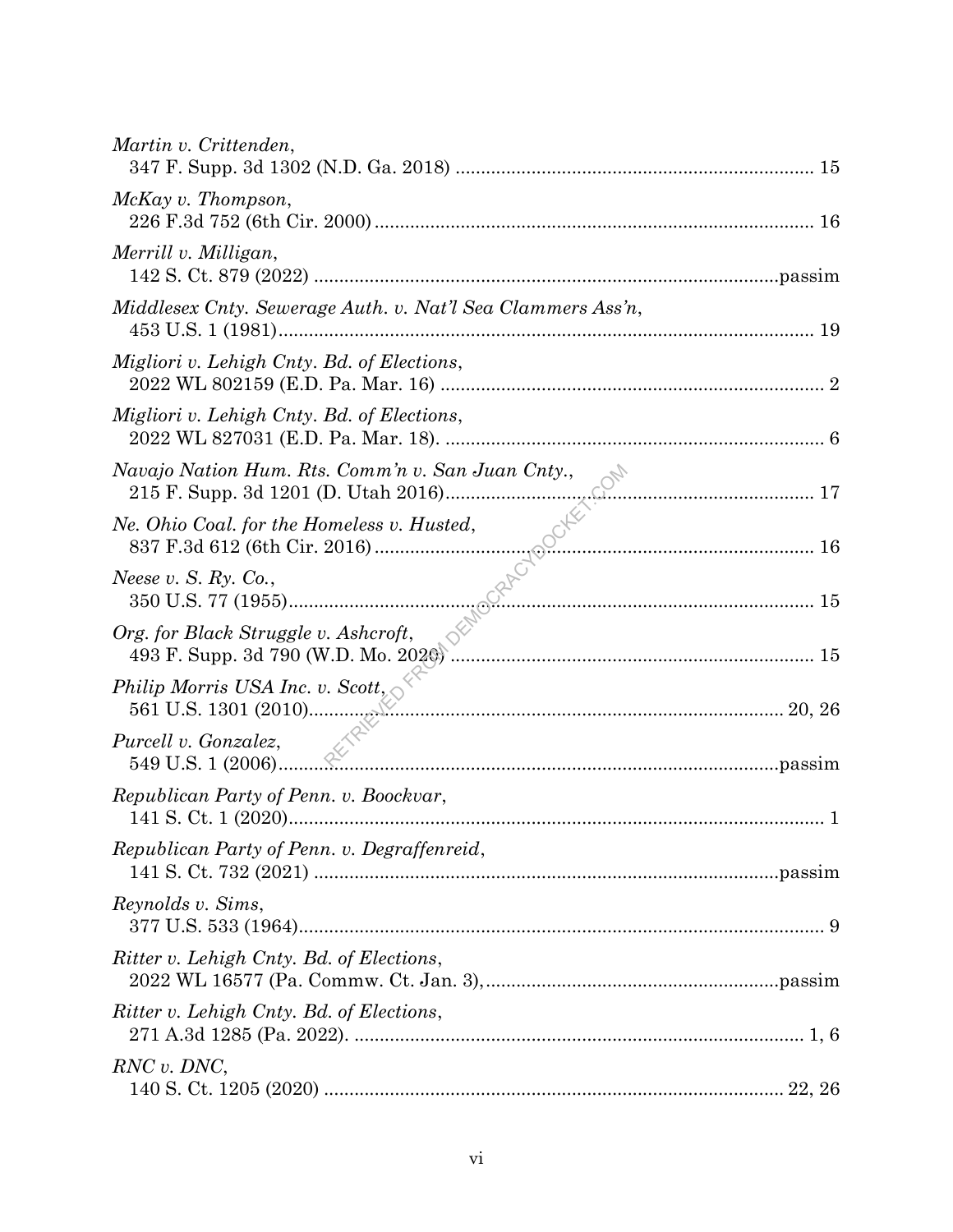| Rosario v. Rockefeller,                                |    |
|--------------------------------------------------------|----|
| Sandoval,                                              |    |
| Schwier v. Cox,                                        |    |
| Schwier v. Cox,                                        |    |
| Soules v. Kauaians for Nukolii Campaign Comm.,         |    |
| Timmons v. Twin Cities Area New Party,                 | 14 |
| Trump v. Wis. Elections Comm'n,                        |    |
| $Trump$ v. Wis. Elections $Comm'n$ ,                   |    |
| Wood v. Raffensperger,                                 |    |
| Wright v. City of Roanoke Redevelopment & Hous. Auth., |    |
| <b>Statutes &amp; Constitutional Provisions</b>        |    |
|                                                        |    |
|                                                        |    |
|                                                        |    |
|                                                        |    |
|                                                        |    |
|                                                        |    |
|                                                        |    |
|                                                        |    |
|                                                        |    |
|                                                        |    |
|                                                        |    |
|                                                        |    |
|                                                        |    |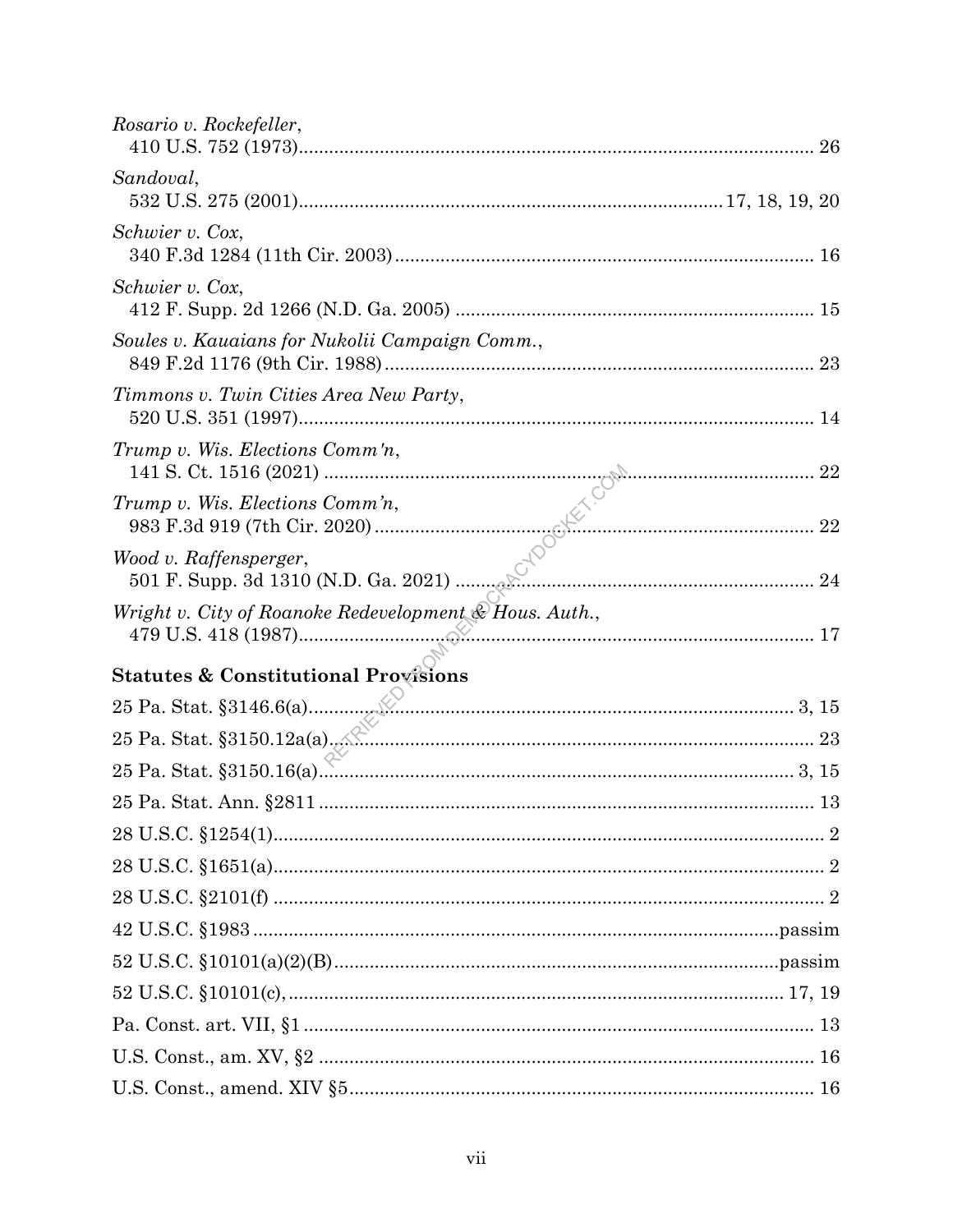| <b>Other Authorities</b> |  |
|--------------------------|--|
|                          |  |
|                          |  |

RETAINED FROM DEMOGRAPHOOCKET COM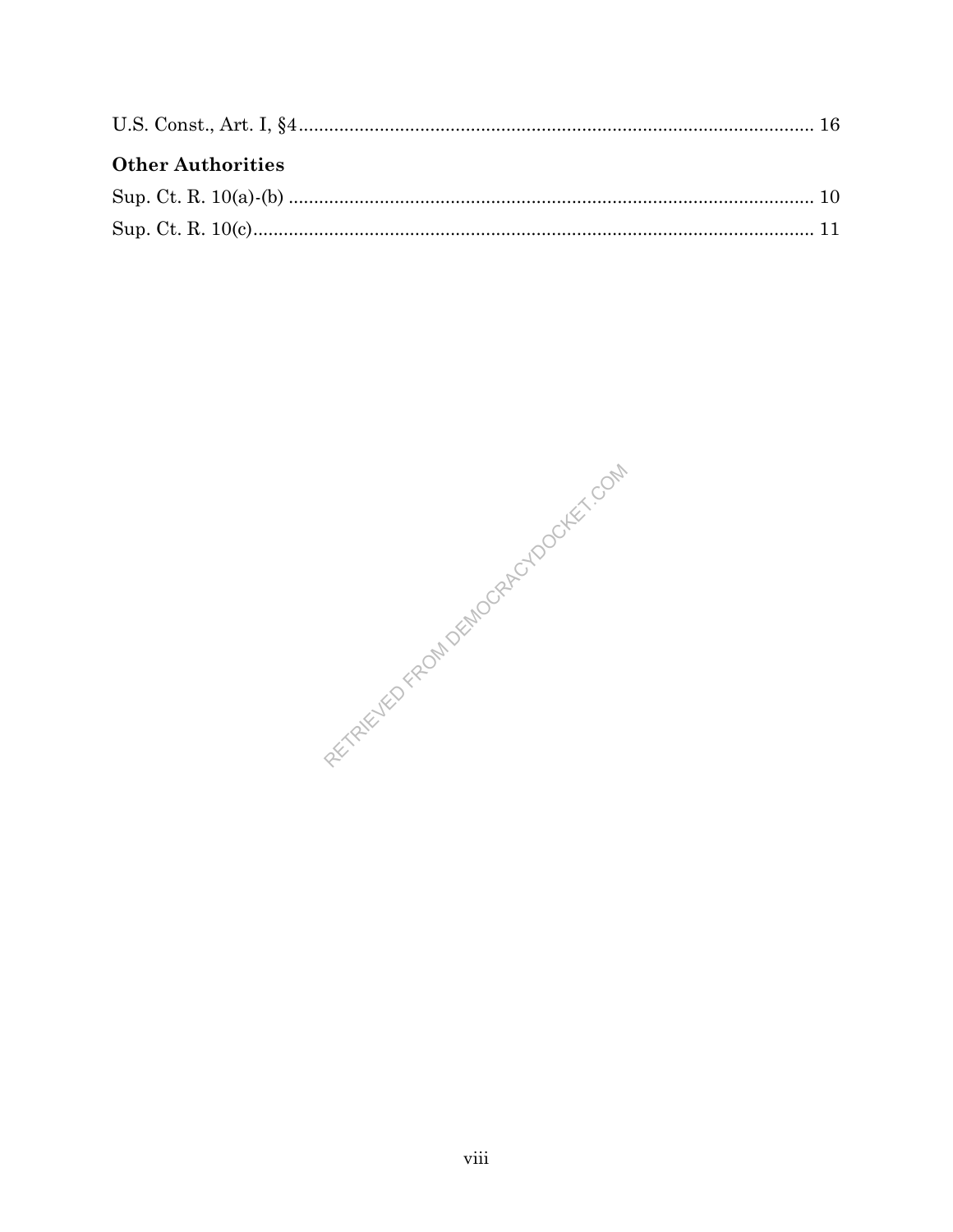#### **To the Honorable Samuel A. Alito, Jr., Associate Justice of the United States Supreme Court and Circuit Justice for the Third Circuit**:

The Pennsylvania Supreme Court has not been shy about overriding the State's democratically enacted election laws. In 2020, that court suspended several "conceded[ly] … constitutional" laws due to COVID-19. *Republican Party of Penn. v. Boockvar*, 141 S. Ct. 1 (2020) (statement of Alito, J.). One of those laws requires voters to sign and date a declaration with their mail-in ballot. *See Republican Party of Penn. v. Degraffenreid*, 141 S. Ct. 732, 735 (2021) (Thomas, J., dissental). Though a majority of the Pennsylvania Supreme Court suspended the dating requirement in 2020, a different majority held that undated ballots would not be counted in future elections. *In re Canvass of Absentee & Mail-in Ballots of Nov. 3, 2020 Gen. Election*, 241 A.3d 1058, 1080 (Pa. 2020) (op. of Wecht, J.). Sure enough, when Lehigh County decided to count undated ballots in a 2021 election, the Pennsylvania courts ordered it to stop. *Ritter v. Lehigh Cnty. Bd. of Elections*, 2022 WL 16577, at \*10 (Pa. Commw. Ct. Jan. 3), *appeal denied*, 271 A.3d 1285 (Pa. 2022). at undated ballots would not be covered and the mail of Nov. 3, 2020<br>p. of Wecht, J.). Sure enough, where the analytical election, the Pennsylvania<br>d. of Elections, 2022 WL 16577, at \*

Yet the Third Circuit has now gone where even the Pennsylvania Supreme Court wouldn't. For that same 2021 election, the Third Circuit has ordered Lehigh County to count over 250 undated ballots—enough to eliminate David Ritter's lead three times over. Its decision adopts a novel interpretation of an obscure federal statute that would let federal courts set aside any state election law that they deem "immaterial." It splits with the Pennsylvania courts' interpretation of that same federal statute in this same election. And it orders Lehigh County to do what the state courts ordered it not to do. It also changes the rules after the election ended, in favor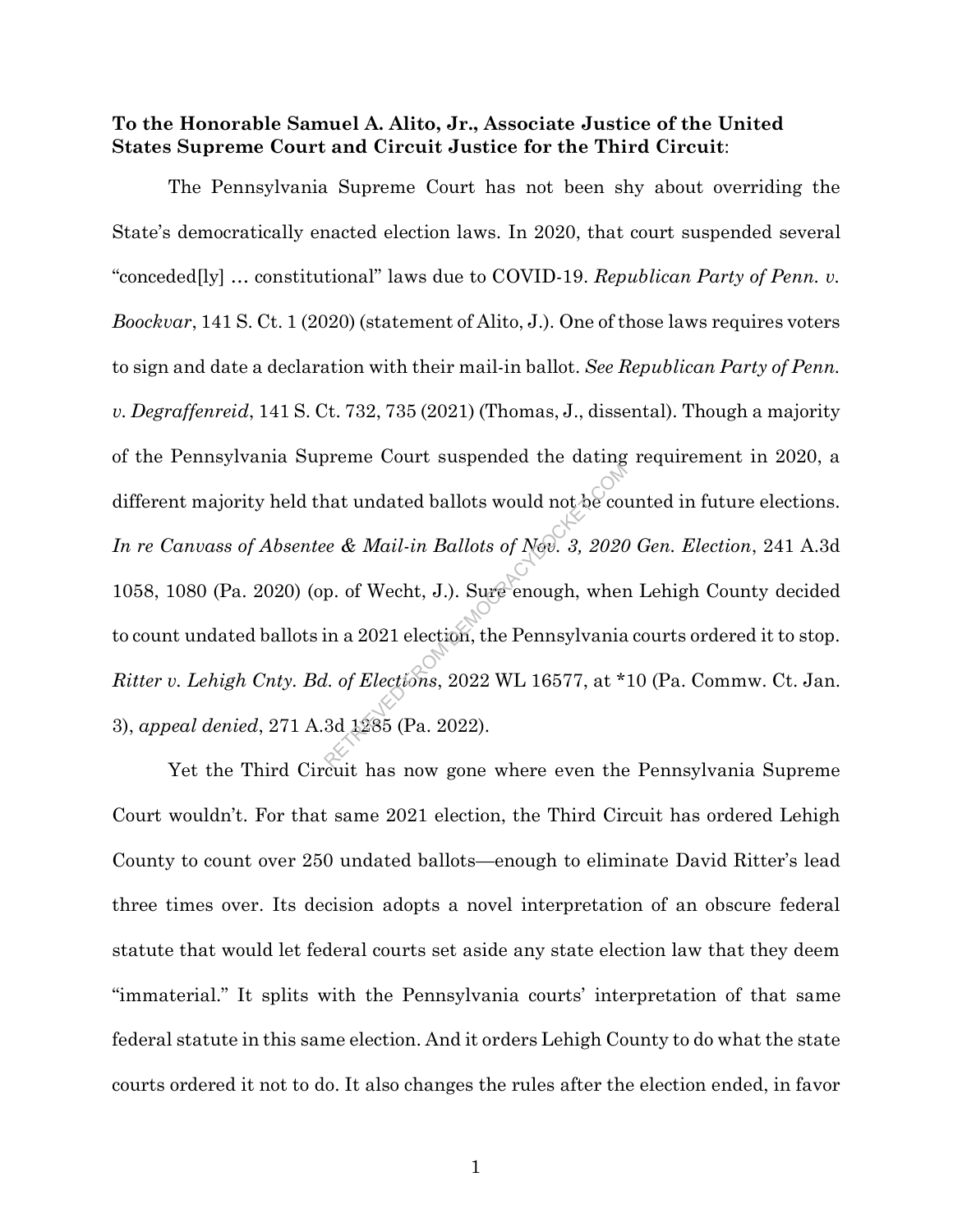of five voters who inexplicably waited months to file a follow-on federal suit. And it risks changing the outcome not only in Ritter's election, but also in ongoing contests over Pennsylvania's just-completed primaries and the general election in November.

This Court should stay the Third Circuit's judgment pending certiorari. According to the plaintiffs, Lehigh County could certify the election results in as little as six days. *See* CA3 Dkt. 83 at 14. The Third Circuit's mandate will issue on Friday, June 3. *See* CA3 Dkts. 85, 86. To give itself time to consider Ritter's emergency application, this Court should at least enter an administrative stay by June 2.

## **OPINIONS BELOW**

The Third Circuit's decision is not yet reported but is reproduced at App.1a-20a. The district court's decision is reported at *Migliori v. Lehigh County Board of Elections*, 2022 WL 802159 (E.D. Pa. Mar. 16), and is reproduced at App. 21a-48a. **OPINIONS BELOW**<br>
Solution is not yet reported but if<br>
decision is reported at *Migliori v.*<br>
59 (E.D. Pa. Mar<sub>t</sub> 16), and is reprod<br> **JURISDICTION**<br>
entered summary judgment again.<br>
This Court has jurisdiction to sta

### **JURISDICTION**

The district court entered summary judgment against the plaintiffs, but the Third Circuit reversed. This Court has jurisdiction to stay and review the Third Circuit's final decision. 28 U.S.C. §2101(f); §1651(a), §1254(1).

#### **STATEMENT OF THE CASE**

The question in this case is whether Pennsylvania's law requiring voters to date their mail-in ballots violates federal law. If it does not, then Ritter wins a seat on the Lehigh County Court of Common Pleas. If it does, then Lehigh County must count 257 undated ballots, likely erasing Ritter's 71-vote lead. Ritter already won this issue in state court—the normal avenue for settling post-election disputes between candidates. But when individual voters raised the same question in a later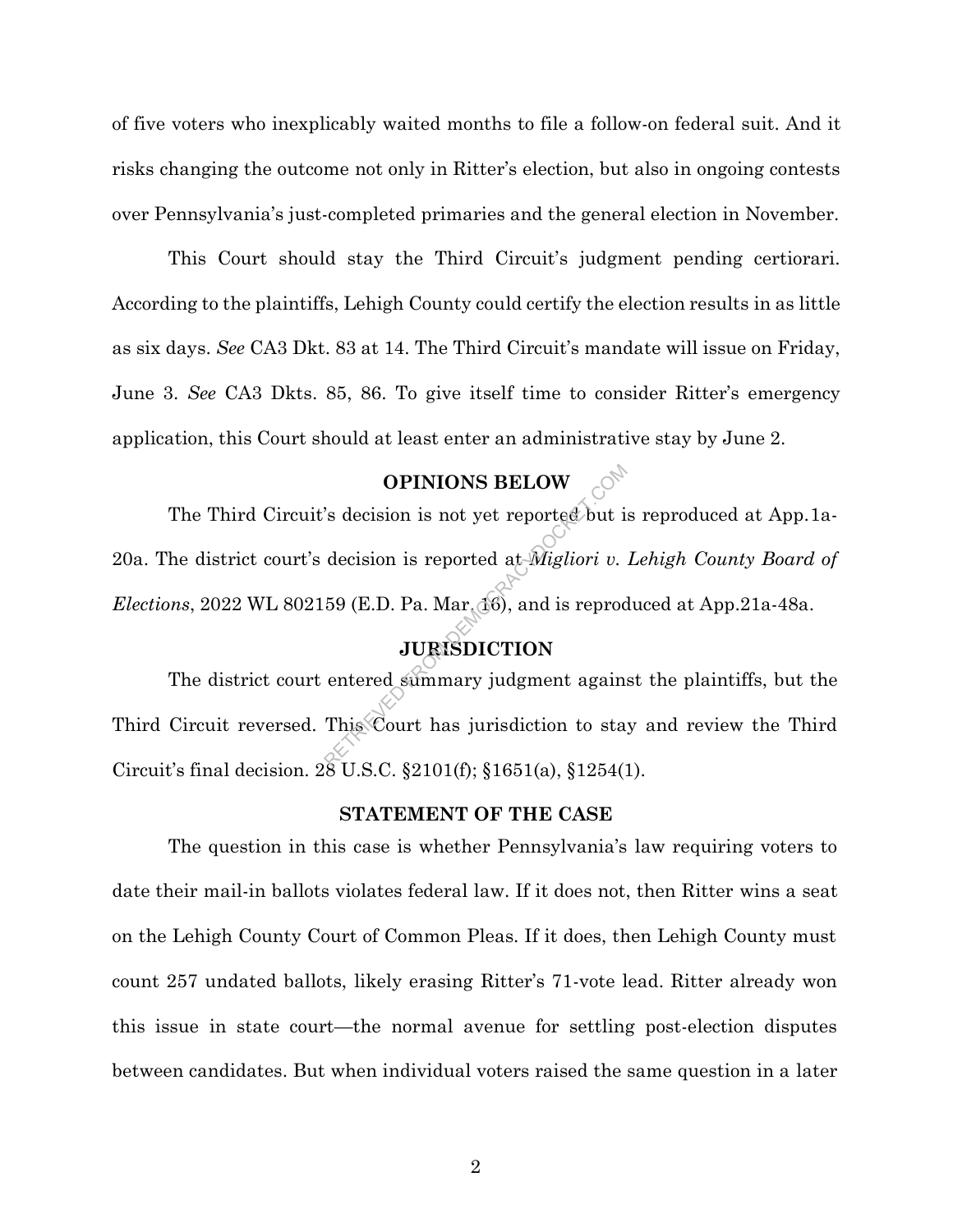federal suit, the Third Circuit ruled against Ritter. The Third Circuit then declined to stay its decision pending certiorari, requiring this emergency application.

### **I. Pennsylvania law requires voters to date a declaration on their mailin ballots.**

The Pennsylvania legislature authorized no-excuse mail-in voting for the first time in 2019. To vote this way, Pennsylvanians must place their ballot in an inner secrecy envelope and then place the inner secrecy envelope in an outer mailing envelope. The outer envelope contains a declaration that the voter must "fill out, *date* and sign." 25 Pa. Stat. §3150.16(a) (emphasis added); *accord* §3146.6(a). The declaration requires the voter to state, among other things, that they are qualified to vote in this election from this address and haven't voted already:



*See Envelope Guide*, Pa. Dep't of State, bit.ly/3LBsM4Q (last visited May 27, 2022); *accord* CA3 Dkt. 33-2 at JA187.

Pennsylvania's courts have already concluded that this dating requirement serves "'weighty interests.'" *Ritter*, 2022 WL 16577, at \*9. It helps prove "when the elector actually executed the ballot." *Nov. 2020 Gen. Election*, 241 A.3d at 1090 (op.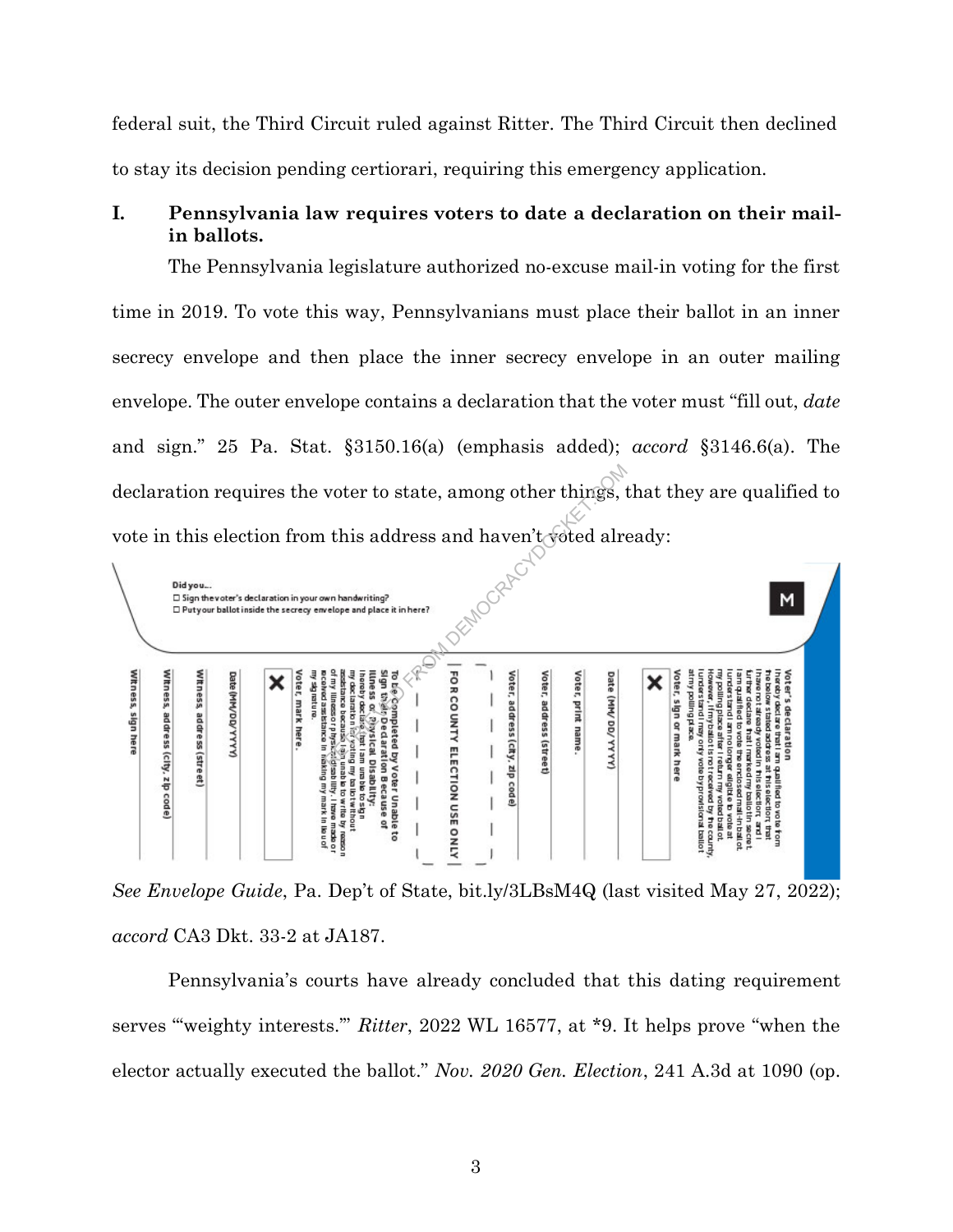of Dougherty, J.). It helps verify the declaration by, for example, "'establish[ing] a point in time against which to measure the elector's eligibility.'" *Id.* It helps "ensur[e] the elector completed the ballot within the proper time frame." *Id.* at 1091. And it prevents third parties from collecting and "fraudulent[ly] back-dat[ing] votes." *Id.*; *accord* App.47a ("Where … the outer envelope remains undated, the possibility for fraud is heightened"); *Republican Party of Penn.*, 141 S. Ct. at 736 (Thomas, J., dissental) (explaining that dating requirements "deter fraud," "create mechanisms to detect it," and help "preserv[e] the integrity of the election process" (cleaned up)).

**II. Ritter runs for a judgeship in 2021 and wins the third and final seat.** The Lehigh County Court of Common Pleas is a trial court with general jurisdiction. Its judges serve 10-year terms. They run in partisan elections for their first term and retention elections after that. indicaty Court of Common Pleasais a term of Common Pleasais a term in particular terms. They run in particular elections after that that the county held an election for the seas. Six candidates ran—three iterate vote-gette

In November 2021, Lehigh County held an election for three new judges on the Court of Common Pleas. Six candidates ran—three Republicans and three Democrats—and the top three vote-getters would win the seats. After the votes were tallied, the three Republicans were the top three. But the margin between the thirdplace candidate (David Ritter) and the fourth-place candidate (Zac Cohen) was less than 75 votes:

| Candidate              | <b>Vote Total</b> |
|------------------------|-------------------|
| Tom Caffrey (REP)      | 35,301            |
| Tom Capehart (REP)     | 33,017            |
| David Ritter (REP)     | 32,602            |
|                        |                   |
| Zachary Cohen (DEM)    | 32,528            |
| Maraleen Shields (DEM) | 32,041            |
| Rashid Santiago (DEM)  | 29,453            |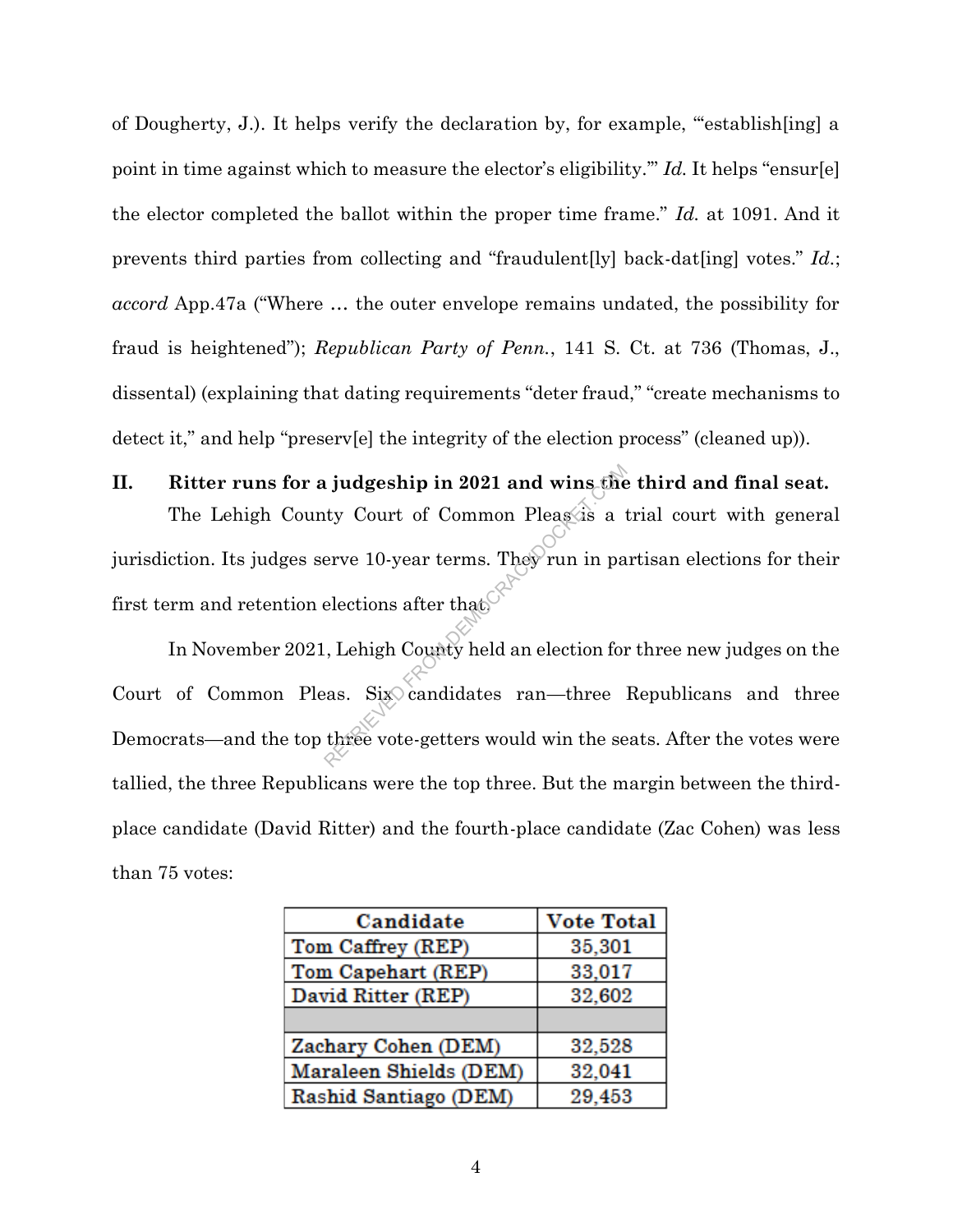Caffrey and Capehart have already been sworn into office, but Ritter has not. As of today, Ritter's lead over Cohen is 71 votes.

#### **III. In state contest litigation, the Pennsylvania courts agree with Ritter that undated ballots cannot be counted.**

Of the 22,000 absentee votes cast in Lehigh County's 2021 election, 257 had no date on the outer envelope. (In other words, only 1% of mail-in voters failed to comply with Pennsylvania's dating requirement.) The board of elections initially decided to count those undated votes, but Ritter challenged its decision in state court. The trial court ruled for Cohen, but the Commonwealth Court reversed on appeal.

The Commonwealth Court agreed with Ritter that the 257 undated ballots could not be counted. In addition to state-law claims, the court addressed whether the dating requirement violates the federal materiality statute. That statute forbids "deny[ing] the right of any individual to vote" based on an "error or omission" that is "not material in determining whether such individual is qualified under State law to vote." 52 U.S.C. §10101(a)(2)(B). The materiality statute is "inapplicable," according to the Commonwealth Court, because the dating requirement does not regulate whether a voter is *qualified* to vote, but whether a qualified voter's ballot is *valid*. *Ritter*, 2022 WL 16577, at \*9 (citing *Friedman v. Snipes*, 345 F. Supp. 2d 1356, 1371 (S.D. Fla. 2004)). Even assuming the statute applied, the Commonwealth Court held that the dating requirement does not violate the statute because it "is a 'material' requisite under the [Pennsylvania] Election Code." *Id.* Ith Court agreed with Ritter that<br>addition to state-law claims, the coviolates the federal materiality stat<br>ny individual to vote" based on an "e<br>ning whether such individual is qua<br>a)(2)(B). The materiality statute is<br>Co

The Commonwealth Court instructed the trial court to "issue an order … directing [Lehigh County] to exclude the 257 [undated] ballots from the certified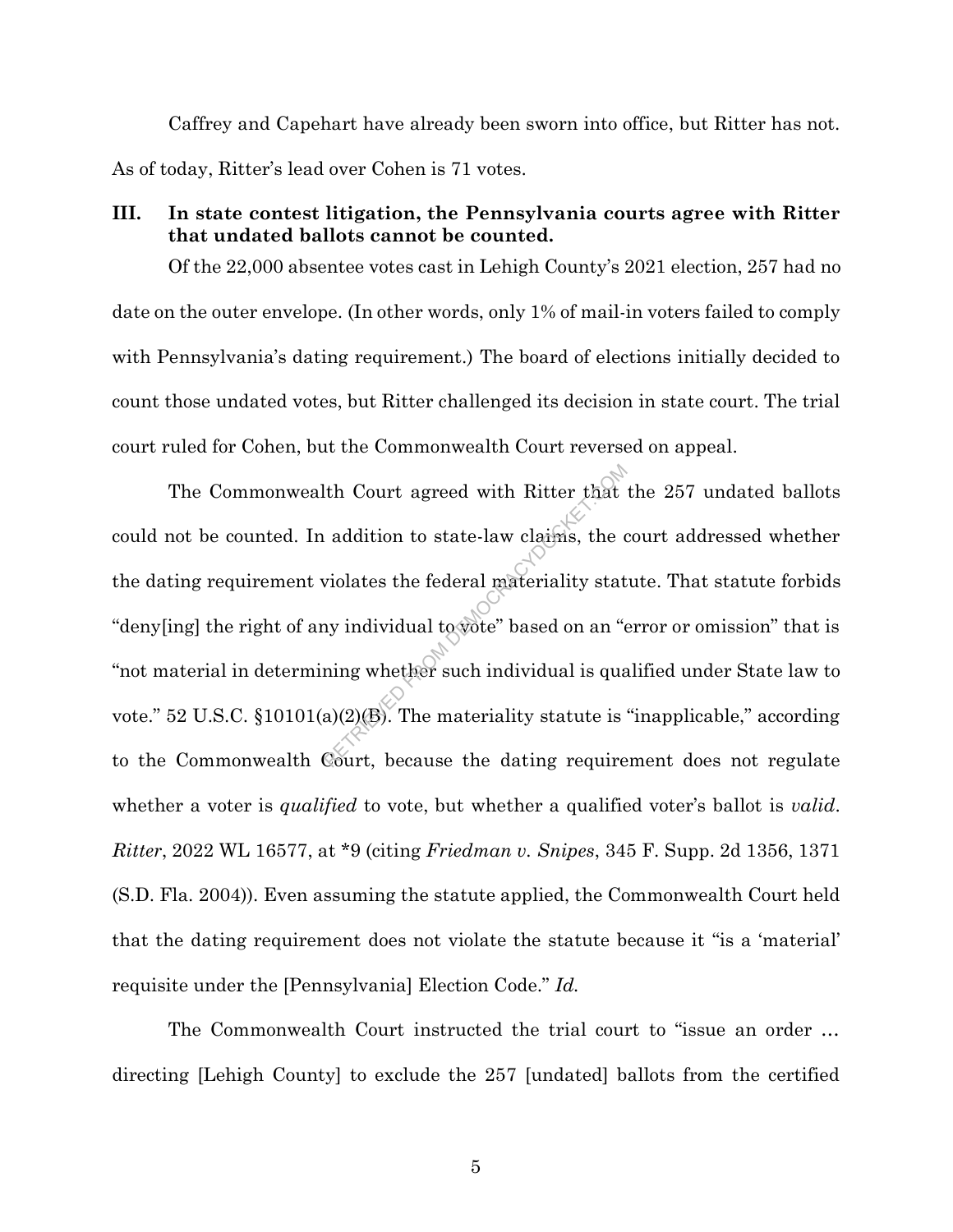returns." *Id.* at \*10; *see also id.* at \*1 (requiring "an order … directing the Board to exclude the 257 ballots from the certified returns of the Municipal Election"). The Commonwealth Court's decision became final on January 27, 2022, when the Pennsylvania Supreme Court denied Cohen's petition to appeal. 271 A.3d at 1286.

#### **IV. Individual voters file a new federal lawsuit, lose in the district court, but win in the Third Circuit.**

Four days after the state-court proceedings ended, five individual voters filed a new federal lawsuit. The voters claimed that they did not date their mail-in ballots and argued that Pennsylvania's dating requirement violates the federal materiality statute. Though they claimed to be vindicating their *individual* right to vote, they did not ask for only their five ballots to be counted; they asked that Lehigh County be ordered to count all "257" undated ballots. D.Ct. Dkt. 1 at 20-21. (The plaintiffs did not move to certify a class action either.) Ritter intervened as a defendant, and Cohen intervened as a plaintiff. Lehigh County was enjoined from certifying the election while the district court considered the case. D.Ct. Dkt. 13. From their *individuds*<br>
Represented: they asked<br>
Retrieved ballots. D.Ct. Dkt. 1 at 2<br>
Respectively as action either.)<br>
Referred as action was enjoined from the case. D.Ct. Dkt. 13.<br>
Referred summary judgment as

The district court entered summary judgment against the plaintiffs. It concluded that they lacked a private right of action to enforce the materiality statute. App.45a. The court "did not find the question of the existence of a private right of action to be particularly close." *Migliori v. Lehigh Cnty. Bd. of Elections*, 2022 WL 827031, at \*1 (E.D. Pa. Mar. 18).

The individual voters (but not Cohen) appealed. D.Ct. Dkt. 58. The Third Circuit again enjoined Lehigh County from certifying the election while it decided the case. CA3 Dkt. 12. After briefing and oral argument, the Third Circuit issued a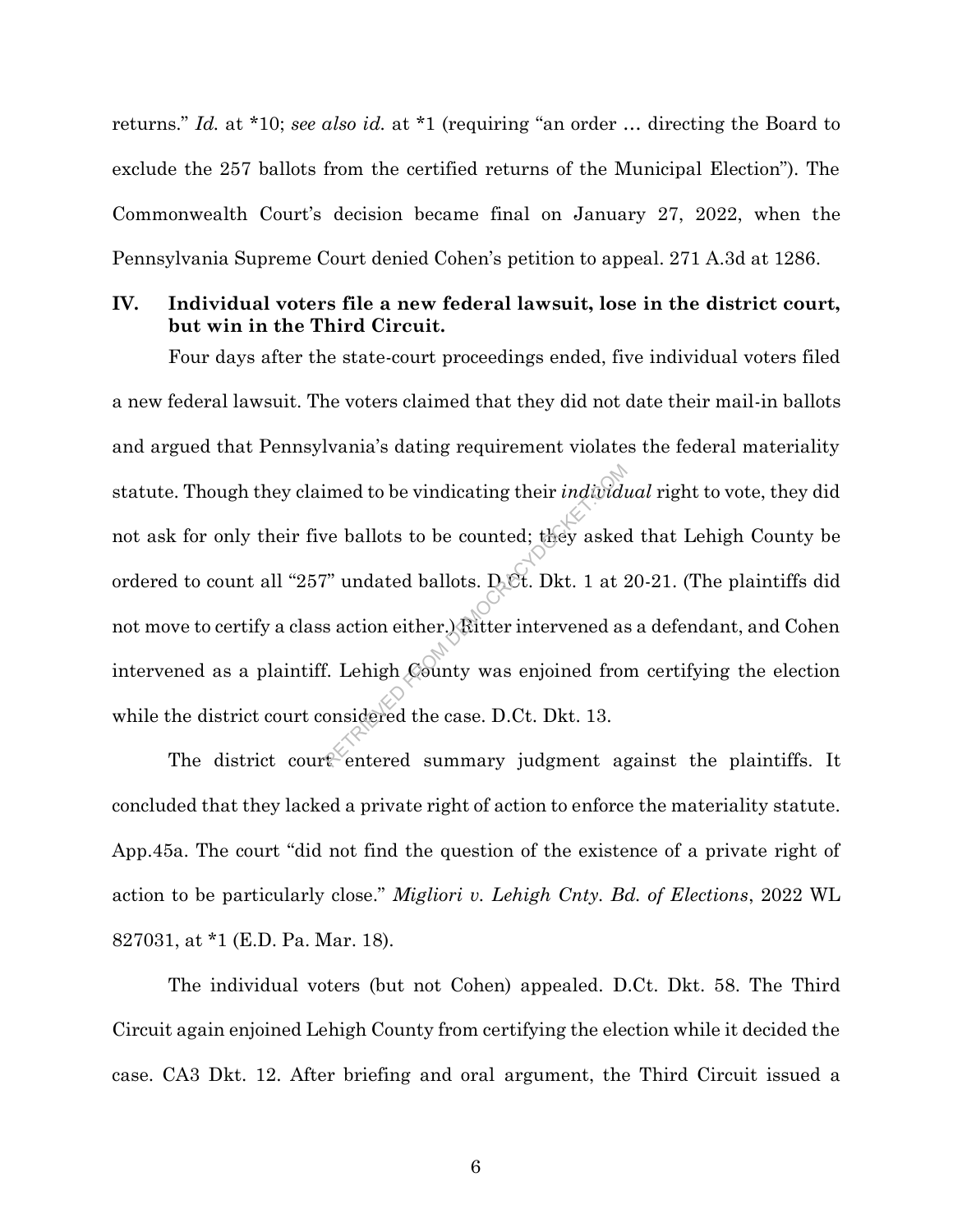judgment on May 20. The judgment warned that the Third Circuit would soon issue an opinion against Ritter, that the opinion would direct the district court to "order that the undated ballots be counted," and that the Third Circuit would "immediately" issue its mandate with the opinion. CA3 Dkt. 82 at 2-3. Ritter thus asked the Third Circuit to either stay its mandate pending certiorari or delay the issuance of its mandate seven days so that Ritter could seek a stay from this Court. CA3 Dkt. 81. The Third Circuit agreed to delay its mandate seven days and dismissed Ritter's motion as moot. CA3 Dkt. 85.

The Third Circuit issued its opinion earlier today. It held that Congress intended for the materiality statute to be enforced through §1983's private right of action. It discounted the fact that the materiality statute "refers to the Attorney General's enforcement ability," and it supported its conclusion by consulting the statute's legislative history. App.8a-13a. The Third Circuit then held that Pennsylvania's dating requirement did not comply with the materiality statute. It reasoned that any state election law that did not "g[o] to determining age, citizenship, residency, or current imprisonment for a felony" violated the statute. App.14a. It did not address why the materiality statute applied to run-of-the-mill ballot-validity requirements in the first place. Judge Matey concurred in the judgment alone. App.18a-20a. t issued its opinion earlier today<br>ality statute to be enforced through<br>e fact that the materiality statute<br>ability," and it supported its concl<br>story. App.Sa-13a. The Third (<br>equirement did not comply with the<br>dection law

**V. The Third Circuit's decision has immediate and widespread effects on Pennsylvania's elections.**

The Third Circuit's decision has already reverberated throughout the State. As noted, it will likely change the result in Ritter's 2021 race. But the judgment also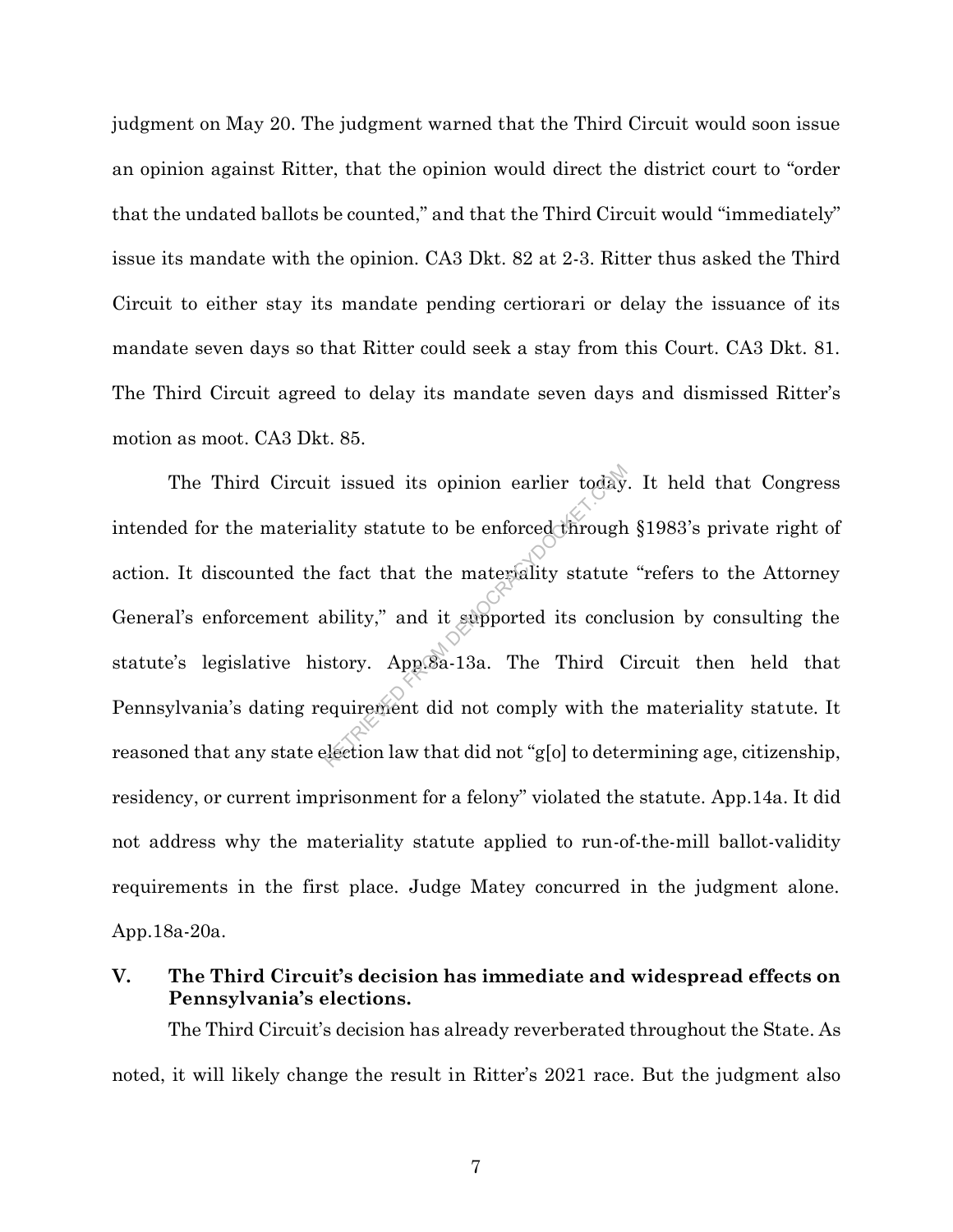came down just days after Pennsylvania's 2022 primary elections. Several of those races were decided by slim margins, and the Third Circuit's order to count undated ballots could change the outcomes. The runner-up in the Republican primary for U.S. Senate is using the Third Circuit's decision to try and force counties to count all undated ballots in his tight race. *See* Vigdor, *McCormick Sues to Count Undated Mail-In Ballots, Trailing Oz in Pennsylvania Senate Race*, N.Y. Times (May 23, 2022), nyti.ms/3wWZvvY. And in Lehigh County alone, several races were decided by less than 100 votes and could flip if those ballots are added to the mix. *See* Scolforo, *Ruling in Lehigh County Ballot Case Could Help Decide Pennsylvania Senate Race Between Oz, McCormick; 2 Local Races*, Morning Call (May 22, 2022), bit.ly/3yU5lRD.

Election contests and automatic recounts are happening now, as are preparations for the general election in November. Given the conflicting decisions from Pennsylvania's state and federal courts, all relevant stakeholders—election officials, political parties, candidates, campaigns, and voters—need resolution from this Court. Case Could Help Decide Pennsylvan<br>Races, Morning Call (May 22, 2022)<br>and automatic recounts are h<br>neral election in November. Given<br>te and federal courts, all relevan<br>s, candidates, campaigns, and voter

#### **REASONS FOR GRANTING THE STAY**

Ritter is entitled to a stay pending certiorari if he can show two things:

- 1. a "reasonably probability" that four Justices would grant certiorari and a "fair prospect" that five Justices would reverse, and
- 2. a "likelihood" of irreparable harm absent a stay.

*Hollingsworth v. Perry*, 558 U.S. 183, 190 (2010). This Court also "considers the equities (including the likely harm to both parties) and the public interest." *Merrill v. Milligan*, 142 S. Ct. 879, 880 (2022) (Kavanaugh, J., concurring) (citing *Hollingsworth*, 558 U.S. at 190). All these factors warrant a stay here.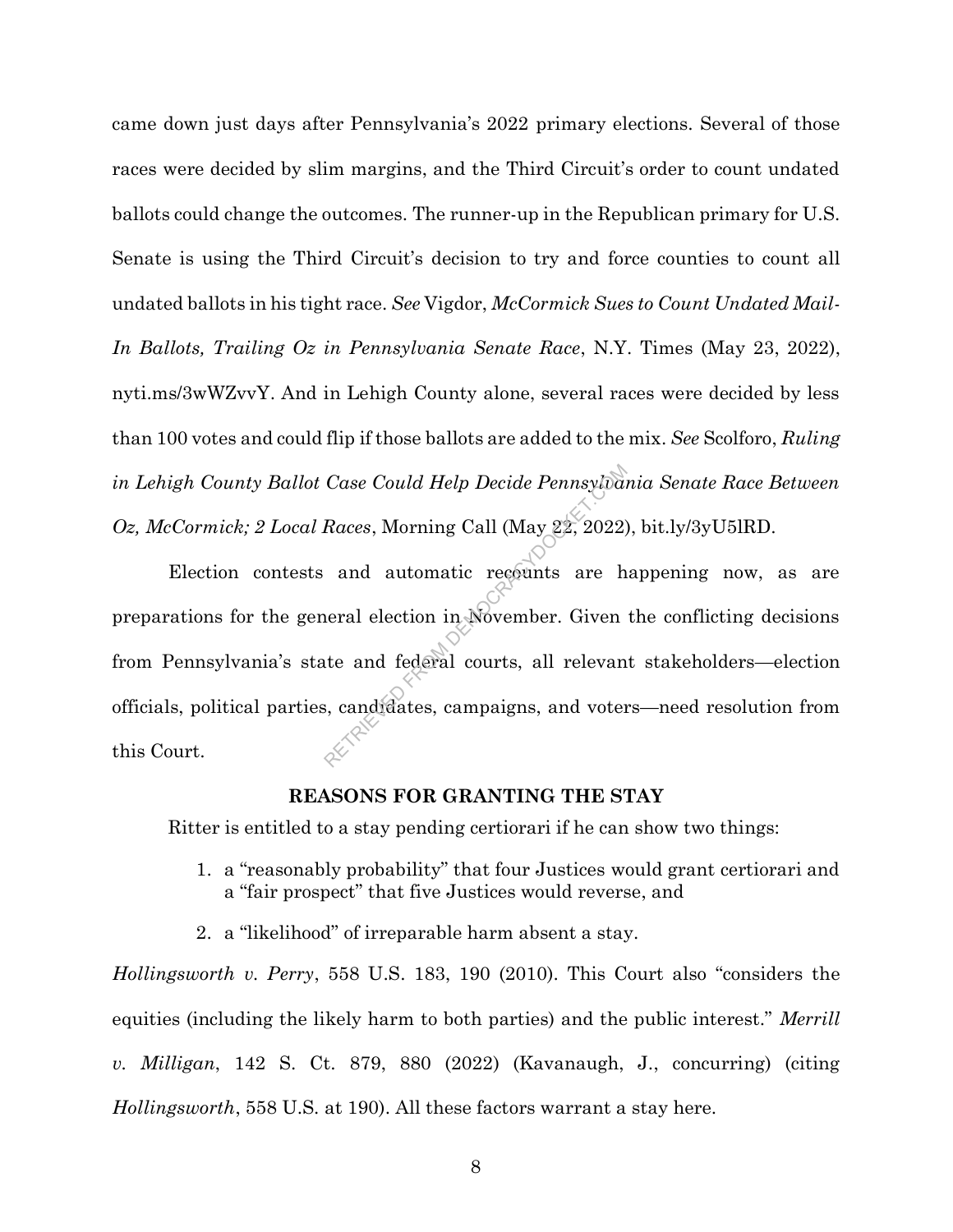In election cases, moreover, the equities alone can warrant a stay. Under the "*Purcell* principle," the "traditional test for a stay does not apply (at least not in the same way)" in cases like this one. *Milligan*, 142 S. Ct. at 880 (Kavanaugh, J., concurral). Because the equities overwhelmingly favor maintaining the electoral status quo, this Court has "repeatedly" stayed injunctions against state election laws under *Purcell* alone. *Id.* The Court has entered stays while expressing "no opinion" on the merits, *Purcell v. Gonzalez*, 549 U.S. 1, 5 (2006); where the plaintiffs had "a fair prospect of success," *Milligan*, 142 S. Ct. at 881 n.2 (Kavanaugh, J., concurral); and even where the challenged law was "invalid," *Reynolds v. Sims*, 377 U.S. 533, 585 (1964). That course would be appropriate here too.

## **I. There is a reasonable probability that four Justices will vote to grant certiorari and a fair prospect that five Justices will vote to reverse.**

The Third Circuit's decision presents two questions that warrant this Court's review, either one of which would be enough to grant a stay. The Third Circuit's interpretation of the materiality statute creates an intractable conflict with the Pennsylvania courts in this very case and is independently important. And the Third Circuit's holding that private plaintiffs have a federal cause of action to enforce the materiality statute deepens a 2-1 circuit split. If this Court reviewed the decision below, it would likely reverse on one or both grounds. At the very least, certiorari and reversal are "reasonabl[y] probab[le]" and a "fair prospect." *Hollingsworth*, 558 U.S. at 190. enged law was "invalid," Reynolds v<br>
d be appropriate here too.<br> **Solution Propriate Solution Strategy of Solution Strategy**<br>
Solution presents two questions to<br>
it include the enough to grant a s<br>
ateriality statute creat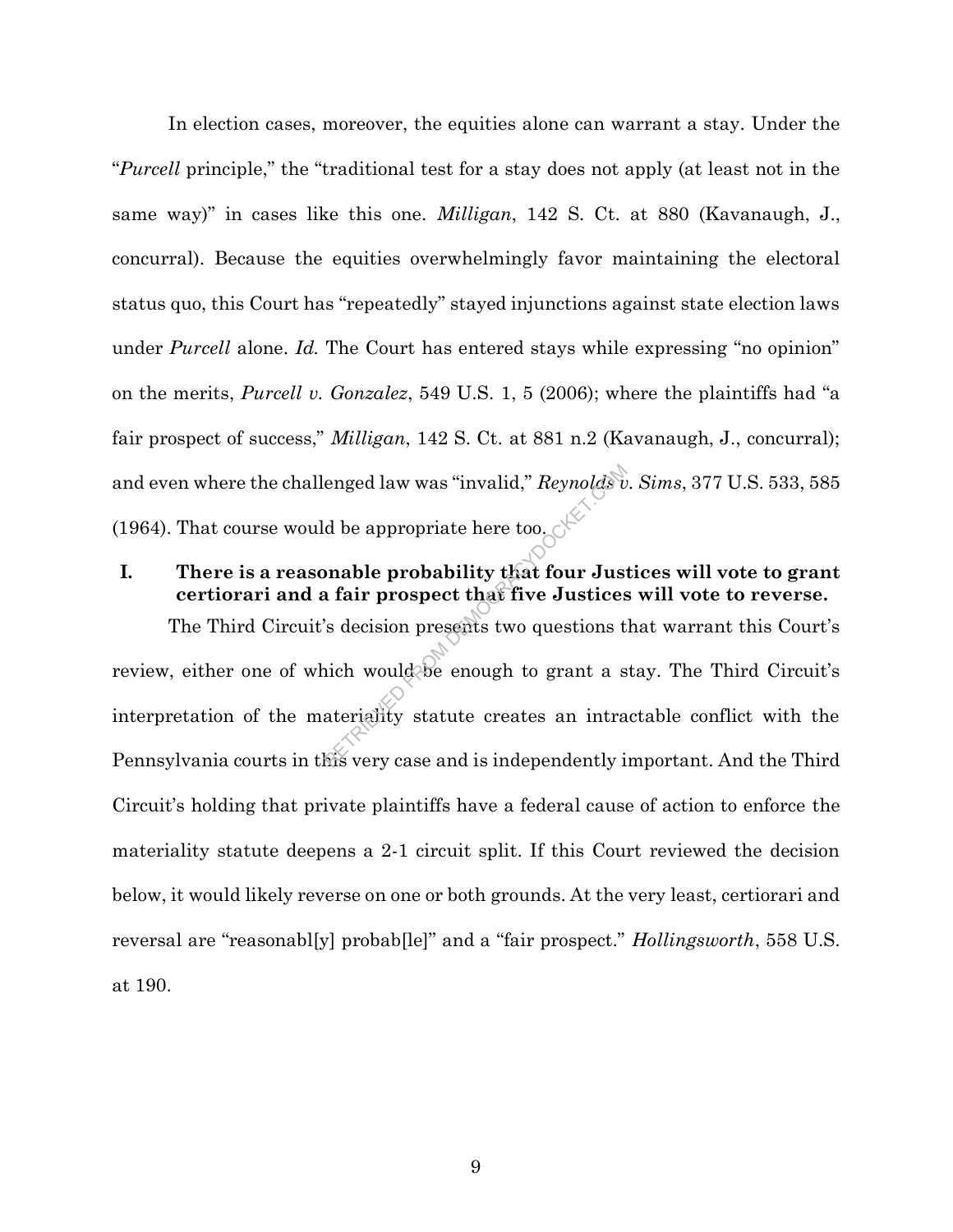#### **A. The Third Circuit's interpretation of the federal materiality statute is certworthy and wrong.**

This Court will likely grant certiorari because the state and federal courts in Pennsylvania are split on the meaning of the federal materiality statute. *See* Sup. Ct. R. 10(a)-(b). The Third Circuit held that the statute preempts Pennsylvania's dating requirement for mail-in ballots. In a case concerning the very same election, the Pennsylvania Commonwealth Court held that the materiality statute does not preempt Pennsylvania's dating requirement (and the Pennsylvania Supreme Court denied review). The state and federal courts' interpretations are directly contradictory. *Compare Ritter*, 2022 WL 16577, at \*10 (holding that no law governing the validity of mail-in ballots can violate the materiality statute), *with* App.13a-16a (holding that *any* law governing the validity of mail-in ballots can violate the materiality statute). Ritter, 2022 WL 16577, at \*10 (holdi<br>allots can violate the materiality stag<br>governing the validity of mail-in<br>egularly grants certiorari to resolve<br>are worse when the disagreement<br>over the same state. On questions

While this Court regularly grants certiorari to resolve "circuit splits," splits on questions of federal law are worse when the disagreement concerns the state and federal courts *presiding over the same state*. On questions of federal law, the Third Circuit does not bind or trump the Pennsylvania courts. *Johnson v. Williams*, 568 U.S. 289, 305 (2013). Conflicts between these courts are thus particularly unacceptable: here, for example, election officials act unlawfully if they count undated ballots (according to the state courts) and if they don't count undated ballots (according to the federal courts). Indeed, Lehigh County has been ordered both to "exclude the 257 [undated] ballots" at issue and to ensure "that the undated ballots [are] counted." *Ritter*, 2022 WL 16577, at \*10; App.17a. This Court regularly grants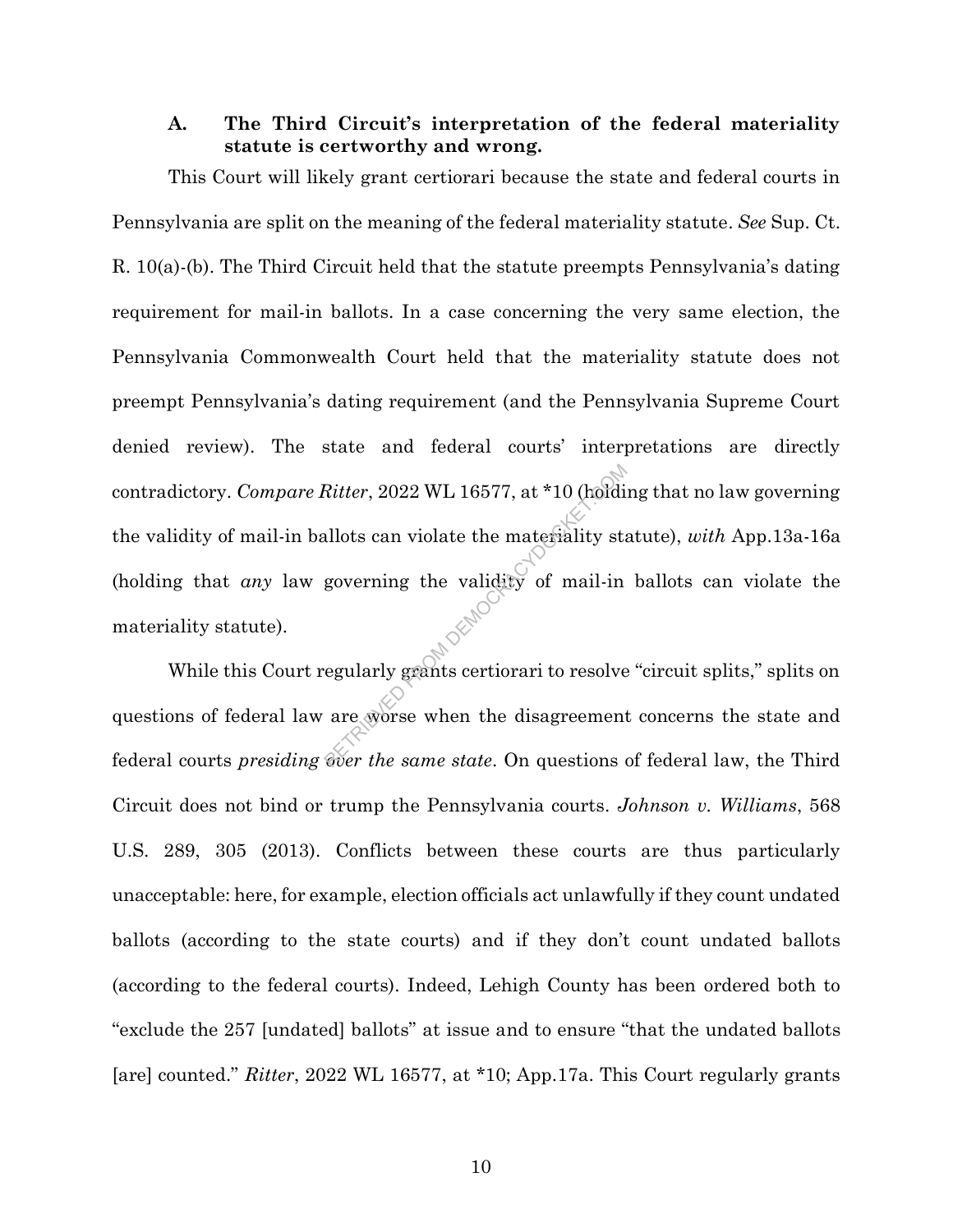certiorari in this context. *See, e.g.*, *DIRECTV, Inc. v. Imburgia*, 577 U.S. 47, 53 (2015) (split between Ninth Circuit and a decision of the intermediate California court that the California Supreme Court declined to review); *Gallardo ex rel. Vassallo v. Marstiller*, 141 S. Ct. 2884 (2021) (split between Eleventh Circuit and Florida Supreme Court).

Even if the courts weren't divided, the Third Circuit's decision would still present an "important question of federal law" that this Court hasn't decided but should. Sup. Ct. R. 10(c). The Third Circuit's interpretation of the materiality statute is novel, to say the least. Ritter is not aware of another case applying that statute to invalidate a state law that regulates the manner of mail-in voting. And the Third Circuit's logic is sweeping. According to the court, *any* law requiring voters to do something before their mail-in vote can be counted is immaterial unless it concerns "age, citizenship, residency, or current imprisonment for a felony." App.17a. Ritter is not aware of another case<br>hat regulates the manner of mail-i<br>ng. According to the court, *any* lav<br>nail-in vote can be counted is imma<br>ney, or current imprisonment for a factor<br>is reasoning is a *"de facto* green

The Third Circuit's reasoning is a "*de facto* green light to federal courts to rewrite dozens of state election laws around the country," including laws requiring voters to date a declaration, sign a declaration, put their ballot in a secrecy envelope, get their signature witnessed, get their signature notarized, and the like. *DNC v. Wis. State Legislature*, 141 S. Ct. 28, 35 (2020) (Kavanaugh, J., concurral). Yet these basic requirements for mail-in voting are ubiquitous, and they are important electionintegrity measures given the heightened risk of fraud posed by mail-in voting. *Republican Party of Penn.*, 141 S. Ct. at 736 (Thomas, J., dissental); *see Brnovich v. DNC*, 141 S. Ct. 2321, 2348 (2021) ("Fraud is a real risk that accompanies mail-in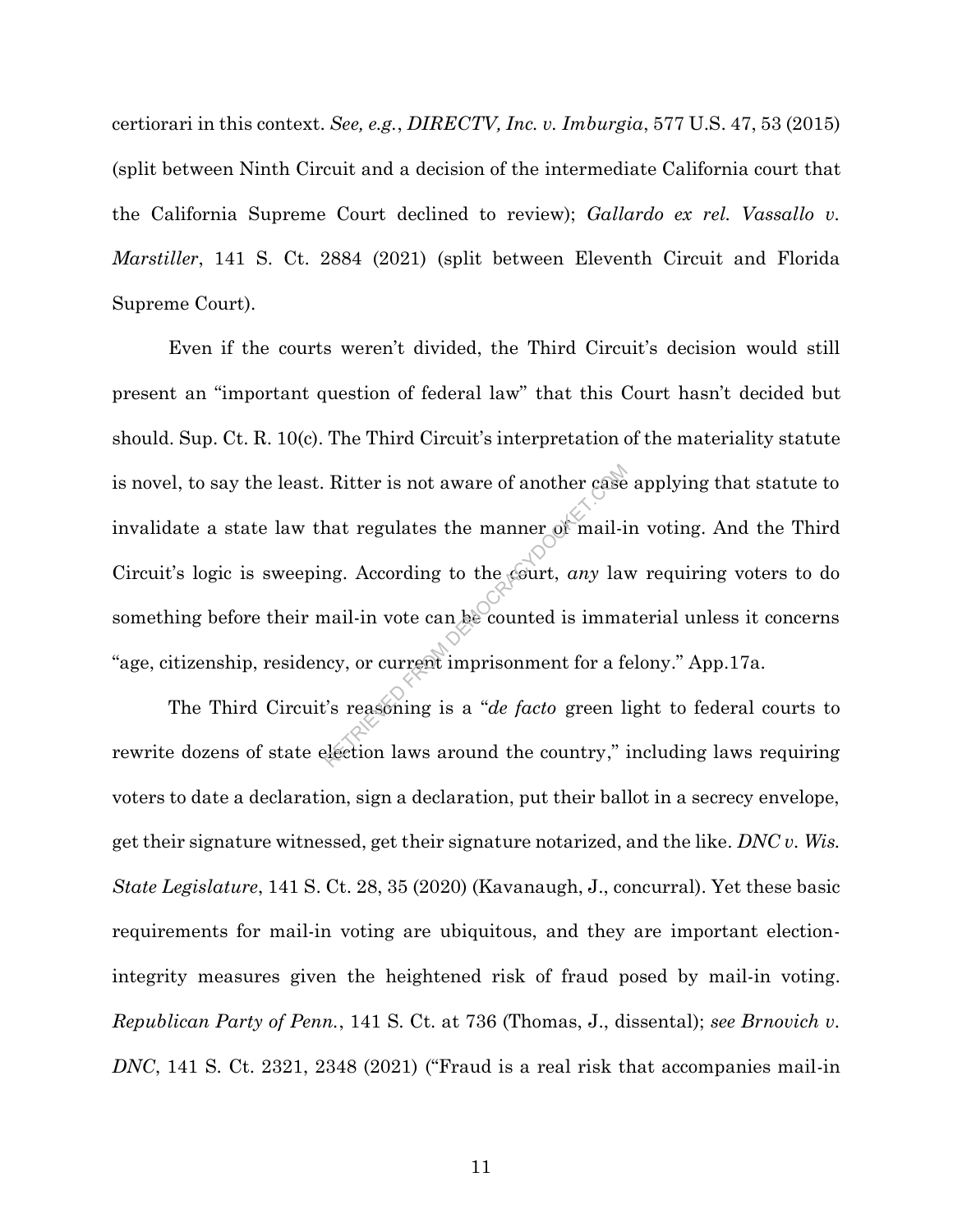voting"). When federal courts invalidate state election laws or threaten new inroads on the States' authority to regulate elections, this Court has not hesitated to grant certiorari, even absent a circuit split. *E.g.*, *Brnovich v. DNC*, 141 S. Ct. at 2336; *Husted v. A. Philip Randolph Inst.*, 138 S. Ct. 1833, 1841 (2018); *Crawford v. Marion Cnty. Election Bd.*, 553 U.S. 181, 188 (2008) (op. of Stevens, J.).

If the Court grants certiorari here, there's a "fair prospect" it will reject the Third Circuit's interpretation of the materiality statute. *Hollingsworth*, 558 U.S. at 190. That statute prohibits state actors from denying a person's right to vote based on an error or omission not legally material to his qualification to vote under state

law:

No person acting under color of law shall … deny the right of any individual to vote in any election because of an error or omission on any record or paper relating to any application, registration, or other act requisite to voting, if such error or omission is not material in determining whether such individual is qualified under State law to vote in such election…. not legally material to his qualification<br>
under color of law shall ... deny<br>
in any election because of an error c<br>
elating to any application, registra<br>
ng, if such error or omission is<br>
her such individual is qualified

52 U.S.C. §10101(a)(2)(B). The materiality statute cannot be used to invalidate state laws that require voters to complete certain steps before their absentee ballot can be counted. At least two textual features of the statute make that plain. The Pennsylvania courts got those features right, and the Third Circuit got them wrong.

*First*, the materiality statute governs voter *qualifications*, not ballot validity. It bars election administrators from determining that a voter is not "qualified" based on something that does not pertain to the State's qualifications for voting. *Id.* The qualifications for voting are basic: citizenship, residency, age, non-felon status, and registration. *See* Pa. Const. art. VII, §1; 25 Pa. Stat. Ann. §2811. Voters who are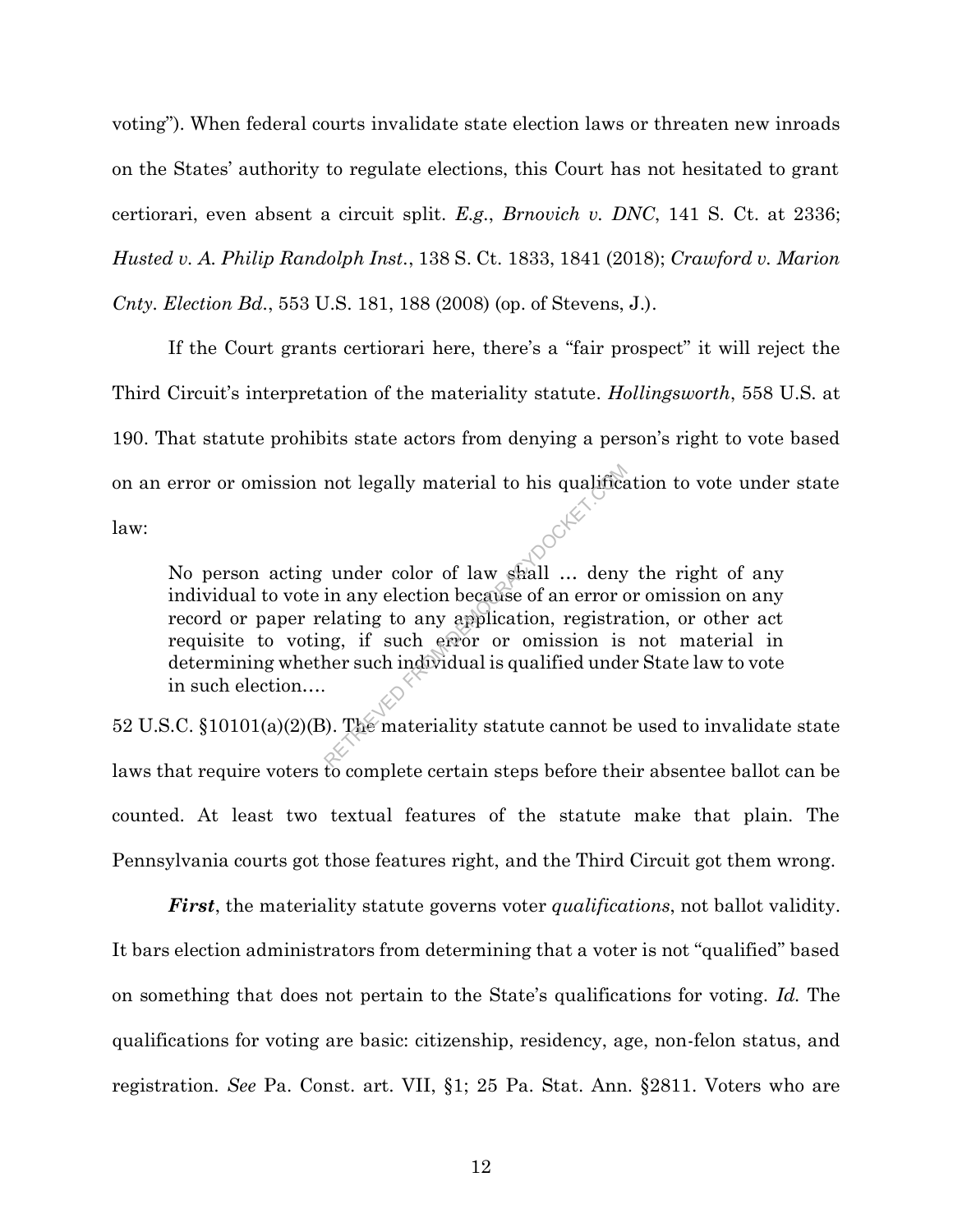qualified to vote, but whose votes are not counted because they failed to follow the state-law procedures for casting a valid ballot, cannot state a claim under the materiality statute. *See Friedman*, 345 F. Supp. 2d at 1371 ("Nothing in … the case law … indicates that [the materiality statute] was intended to apply to the counting of ballots by individuals *already deemed eligible to vote*."); *Condon v. Reno*, 913 F. Supp. 946, 950 (D.S.C. 1995) (materiality statute means that "no one could be denied *registration* [to vote] because of errors that were not material in determining *eligibility*"). These voters have not been "den[ied] the right" to vote; they were given that right but failed to cast their ballot properly. 52 U.S.C. §10101(a)(2)(B). These voters have not failed some "requisite to voting"; they erred during the process of voting itself. *Id*. And these voters have not been deemed "[un]qualified"; they are qualified voters who simply failed to legally vote. *Id.* cast their ballot properly. 52 U.S.Come "requisite to voting"; they errors<br>ese voters have not been deemed<br>ply failed to legally vote. Id.<br>plaintiffs concede that they were quasi-<br>been a registered voter in Lehigh (essent

Here, in fact, the plaintiffs concede that they were qualified to vote. *E.g.*, D.Ct. Dkt. 1 at 4 ("Mr. Fox has been a registered voter in Lehigh County since he was first able to register and votes in every election."); *id.* at 8 ("All of these voters were otherwise qualified electors who were registered to vote."). Their ballots were rejected not because they weren't qualified, but because the ballots themselves were invalid. As the Pennsylvania courts explained, the State's dating requirement "does not, in any way, relate to … whether [an] elector has met the qualifications necessary to vote in the first place." *Ritter*, 2022 WL 16577, at \*9. Instead, it "dictates the validity of a mail-in vote that has been cast by an elector who is otherwise qualified to vote." *Id.* The plaintiffs were treated no differently than a voter who, for example, shows up to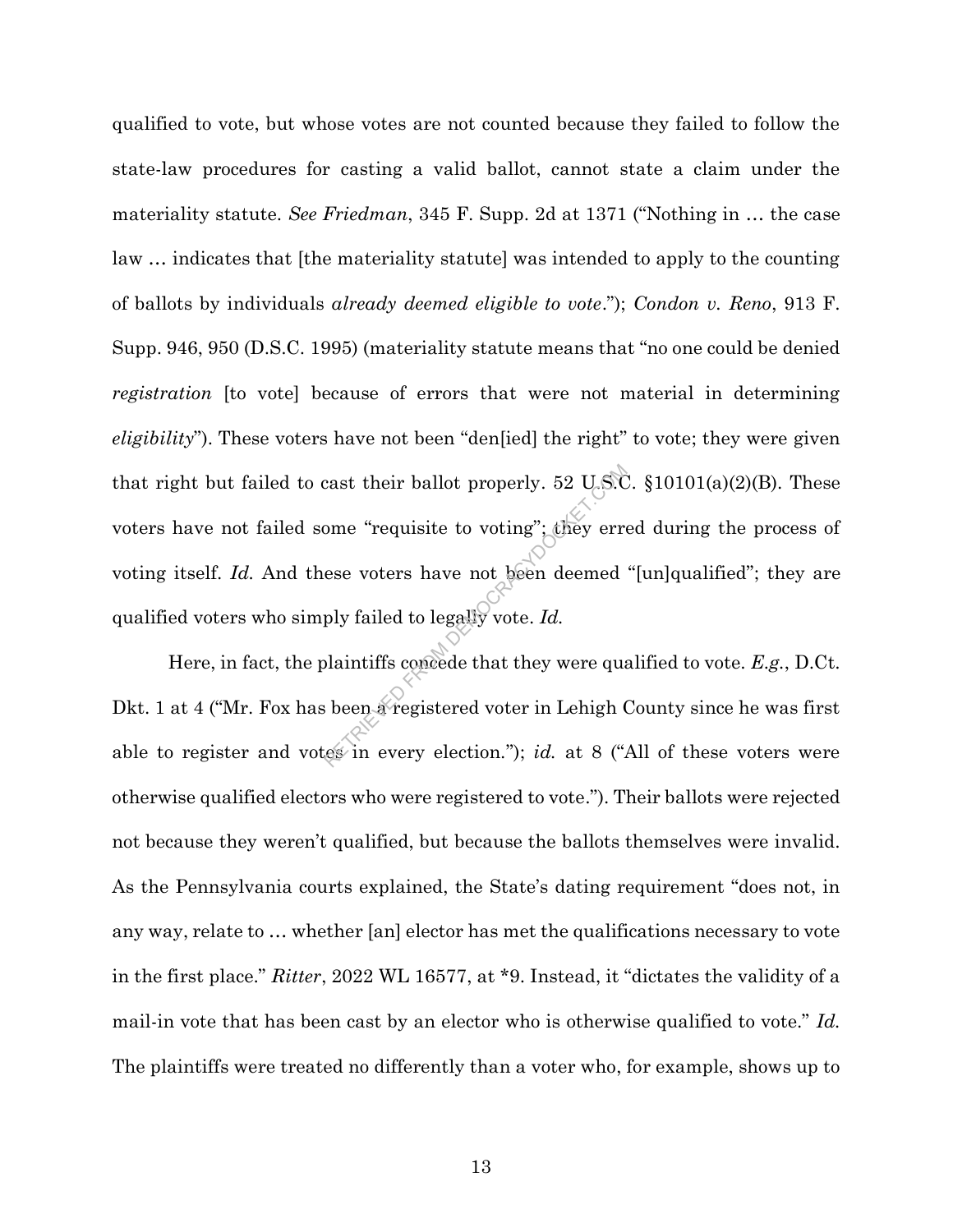the wrong precinct or tries to vote after election day. No ordinary speaker of English would say that the State deemed such voters "unqualified"; they are qualified voters who simply failed to follow the rules.

If the Third Circuit is right that the materiality statute governs ballot-validity rules, then it would render a wide range of state election laws unlawful. Yet "States may, and inevitably must, enact reasonable regulations of … ballots to reduce election- and campaign-related disorder." *Timmons v. Twin Cities Area New Party*, 520 U.S. 351, 358 (1997). And "[c]asting a vote, whether by following the directions for using a voting machine or completing a paper ballot, requires compliance with certain rules." *Brnovich*, 141 S. Ct. at 2338. If all ballot-validity rules implicated the materiality statute, then "virtually every electoral regulation" concerning mail-in voting would be unlawful. *Clingman v. Beaver*, 544 U.S. 581, 593 (2005). After all, it is hard to see how an ordinary ballot-validity rule could ever be material to whether a voter is "qualified ... to vote." 52 U.S.C.  $$10101(a)(2)(B)$ . Yet those rules are ubiquitous, have coexisted with the materiality statute for decades, and are "long recognized" examples of lawful election regulations. *Wis. State Legislature*, 141 S. Ct. at 33 (Kavanaugh, J., concurral). ine or completing a paper ballot.)<br>
141 S. Ct. at 2338. If all ballot-vali<br>
n "virtually every electoral regulat<br>
1. *Clingman v. Beaver*, 544 U.S. 581<br>
dinary ballot validity rule could every to vote.<br>
52 U.S.C. §10101(a

*Second*, even if the materiality statute governed ballot validity, it applies to ad hoc executive actions—like an individual county requiring additional information not required by the written law—rather than state laws that are duly enacted by the legislature. Again, the statute forbids an action taken based on an error or omission that is "not material in determining whether [an] individual is qualified under State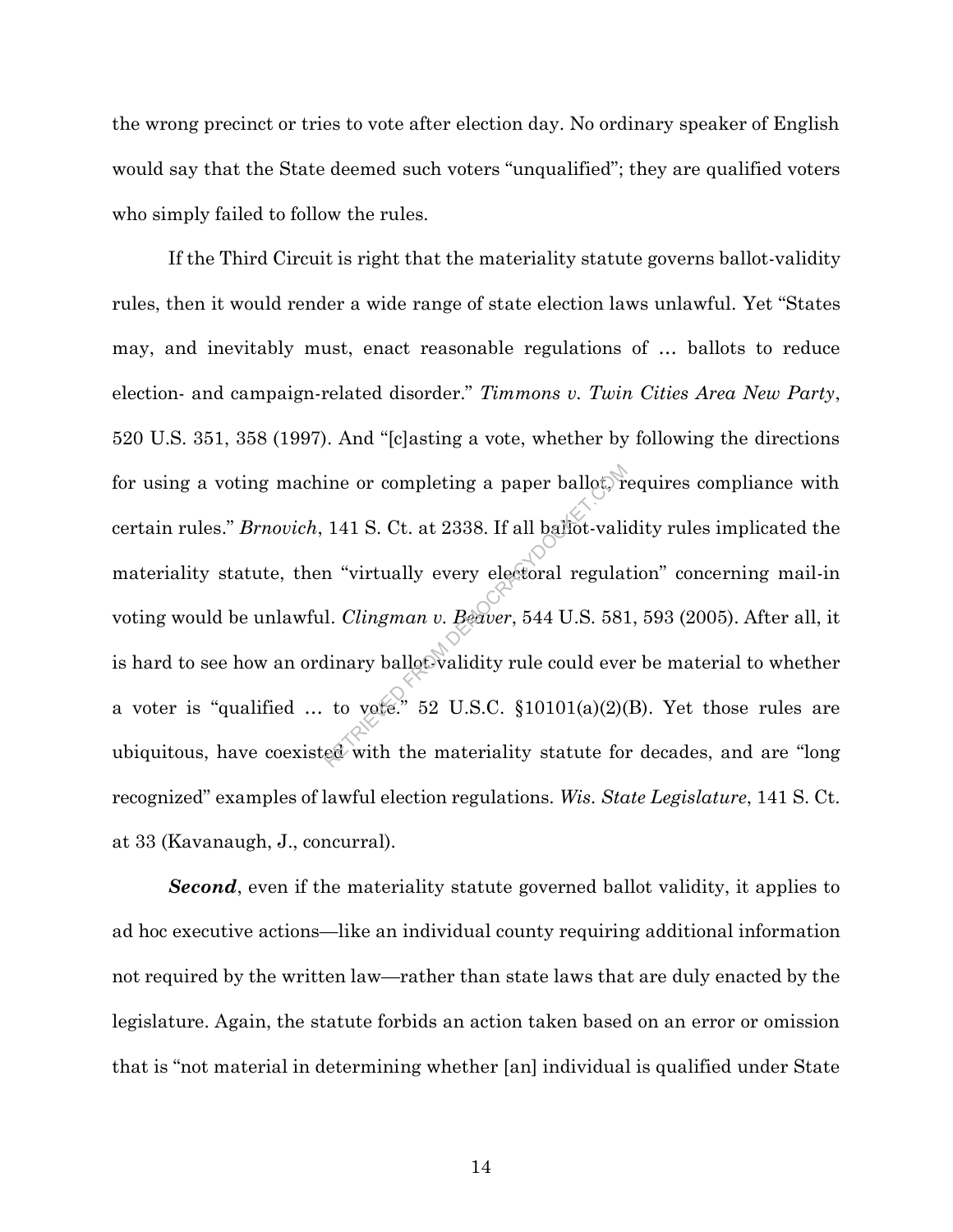law to vote." 52 U.S.C. §10101(a)(2)(B). Putting aside what it means to be "qualified … to vote," the statute asks whether the error or omission was material "under State law." *Id.* Plaintiffs proceeding under the materiality statute must allege that the defendant went *beyond* state law. *See, e.g.*, *Schwier v. Cox*, 412 F. Supp. 2d 1266, 1276 (N.D. Ga. 2005) (holding that requiring social security numbers from prospective voters "is not material in determining whether one is qualified to vote under Georgia law" because Georgia law did not require social security numbers); *Martin v. Crittenden*, 347 F. Supp. 3d 1302, 1308-09 (N.D. Ga. 2018) (holding that an election practice violated the materiality statute where it was not required by "Georgia law").

But here, the plaintiffs' problem is with state law itself. Pennsylvania law requires voters to "fill out, *date* and sign" the declarations on their mail-in ballots. 25 Pa. Stat. §3150.16(a) (emphasis added); *accord* §3146.6(a). Pennsylvania courts have interpreted that law to mean that ballots with no such dates are invalid. *Ritter*, 2022 WL 16577, at \*9. That conclusion ends the inquiry under the materiality statute. *See id.*; *Org. for Black Struggle v. Ashcroft*, 493 F. Supp. 3d 790, 803 (W.D. Mo. 2020). Exerciality statute where it was not between<br>intiffs' problem is with state law<br>it, *date* and sign" the declarations or<br>uphasis added); *gecord* §3146.6(a). F<br>nean that ballots with no such dates<br>not be inquiry under the<br>

Finally, the Third Circuit's interpretation of the materiality statute must be avoided on constitutional grounds. *See generally Neese v. S. Ry. Co.*, 350 U.S. 77, 78 (1955) (following "the traditional practice of … refusing to decide constitutional questions when the record discloses other grounds of decision, whether or not they have been properly raised before us by the parties"). States in our federalist system run their own elections. Though Congress can modify state regulations of *federal congressional* elections, U.S. Const., Art. I, §4, its power to modify state regulations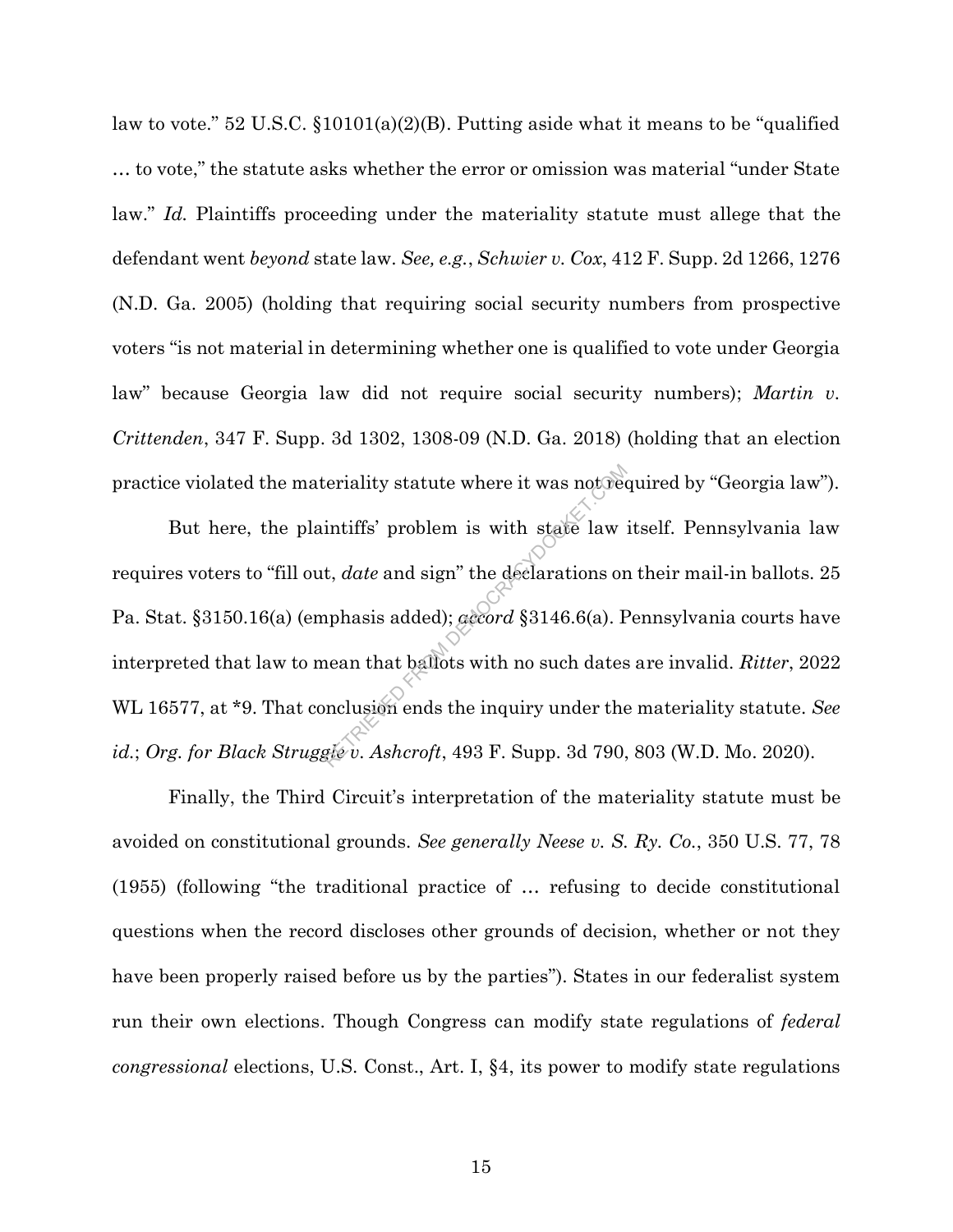of *state* elections can be justified only under its power to enforce the Fourteenth and Fifteenth Amendments. *See* amends. XIV §5; XV, §2. Congress's exercise of that power must be congruent and proportional to systemic violations of the rights guaranteed by those amendments. *See City of Boerne v. Flores*, 521 U.S. 507 (1997). Yet under the Third Circuit's interpretation, the materiality statute prohibits a wide range of state election laws with no relation to race, national origin, or previous condition of servitude. And Congress made no finding that federal supervision of these run-of-the-mill election rules would be necessary to redress systemic constitutional violations. Because the Third Circuit's interpretation "engenders" constitutional issues," it should be avoided. *Gomez v. United States*, 490 U.S. 858, 864 (1989). Recause the Third Circuit's in<br>should be avoided. *Gomez y*: United<br>Circuit's holding that private pletion to enforce the materiality<br>f.<br>tting with the Pennsylvania courts<br>election, the Third Circuit's decision

## **B. The Third Circuit's holding that private plaintiffs have a federal cause of action to enforce the materiality statute is certworthy and wrong.**

In addition to splitting with the Pennsylvania courts over the meaning of the same statute in the same election, the Third Circuit's decision deepens another, more traditional circuit split. Reversing the district court, the Third Circuit held that private plaintiffs do have a cause of action under 42 U.S.C. §1983 to sue for violations of the materiality statute. That holding joins the Eleventh Circuit, *see Schwier v. Cox*, 340 F.3d 1284, 1293 (11th Cir. 2003), but splits with the Sixth Circuit, *see Ne. Ohio Coal. for the Homeless v. Husted*, 837 F.3d 612, 630 (6th Cir. 2016) (citing *McKay v. Thompson*, 226 F.3d 752, 756 (6th Cir. 2000)). Courts have acknowledged this split. *See, e.g.*, *id.* (admitting that the Eleventh Circuit had "reached the opposite conclusion"); *Navajo Nation Hum. Rts. Comm'n v. San Juan Cnty.*, 215 F. Supp. 3d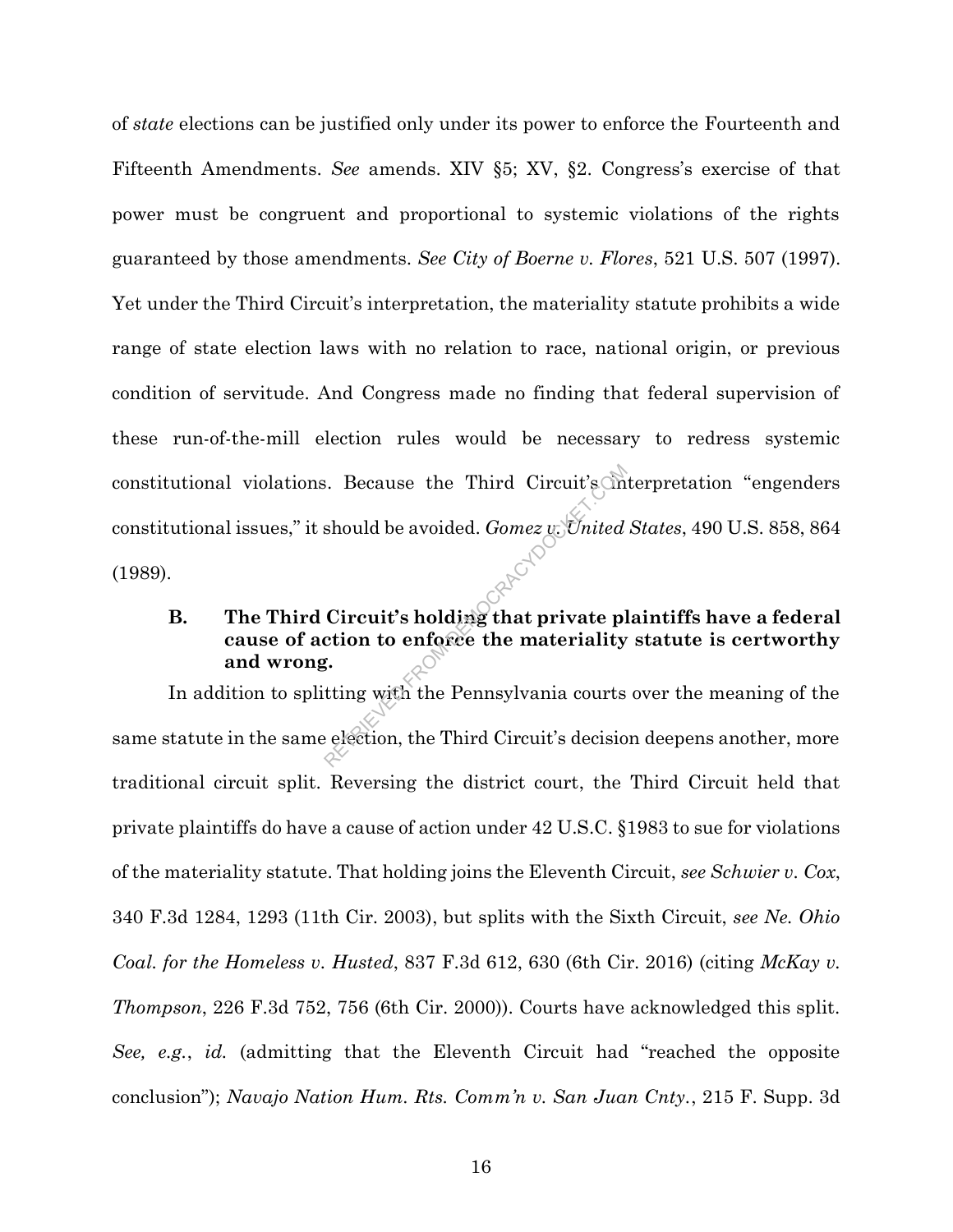1201, 1218 & n.6 (D. Utah 2016) (discussing this "circuit split"). Now that this question has percolated for nearly two decades and divided three circuits, this Court is reasonably likely to grant certiorari. *See, e.g.*, *Wright v. City of Roanoke Redevelopment & Hous. Auth.*, 479 U.S. 418, 422 n.6 (1987) (granting certiorari to resolve a 1-1 split on whether a federal statute could be enforced via §1983).\*

Ritter has at least a "fair prospect" of persuading this Court that the district court and the Sixth Circuit have it right. *Hollingsworth*, 558 U.S. at 190. "[Section] 1983 does not provide an avenue for relief every time a state actor violates a federal law." *City of Rancho Palos Verdes v. Abrams*, 544 U.S. 013, 119 (2005). Instead, it provides an avenue for relief only when Congress intended that federal law to be remedied through a private cause of action. Because Congress provided that the materiality statute should be enforced by the Attorney General alone, *see* 52 U.S.C. §10101(c), individual plaintiffs cannot use §1983 to vindicate that statute. los Verdes v. Abrams, 544 U.S. 01:<br>
relief only when Congress intende<br>
vate cause of action. Because Con<br>
ld be enforced by the Attorney Gen<br>
intiffs cannot use §1983 to vindicat<br>
f action to enforce federal law must<br>
532

"[P]rivate rights of action to enforce federal law must be created by Congress." *Alexander v. Sandoval*, 532 U.S. 275, 286 (2001). The test for whether Congress created a private right of action asks whether the statute "manifests an intent" to create a private right and a private remedy. *Id*. When a plaintiff fails to establish either element, "a [private] cause of action does not exist and courts may not create

<sup>\*</sup> Many district courts have passed on this issue as well. For cases finding no private right of action, see, *e.g.*, *Dekom v. New York*, 2013 WL 3095010, at \*18 (E.D.N.Y. June 18) (collecting cases), *aff'd*, 583 F. App'x 15 (2d Cir. 2014); *Duran v. Lollis*, 2019 WL 691203, at \*9 (E.D. Cal. Feb. 19). For cases finding a private right of action, see, *e.g.*, *Navajo Nation*, 215 F. Supp. 3d at 1219; *League of Women Voters of Ark. v. Thurston*, 2021 WL 5312640, at \*4 (W.D. Ark. Nov. 15).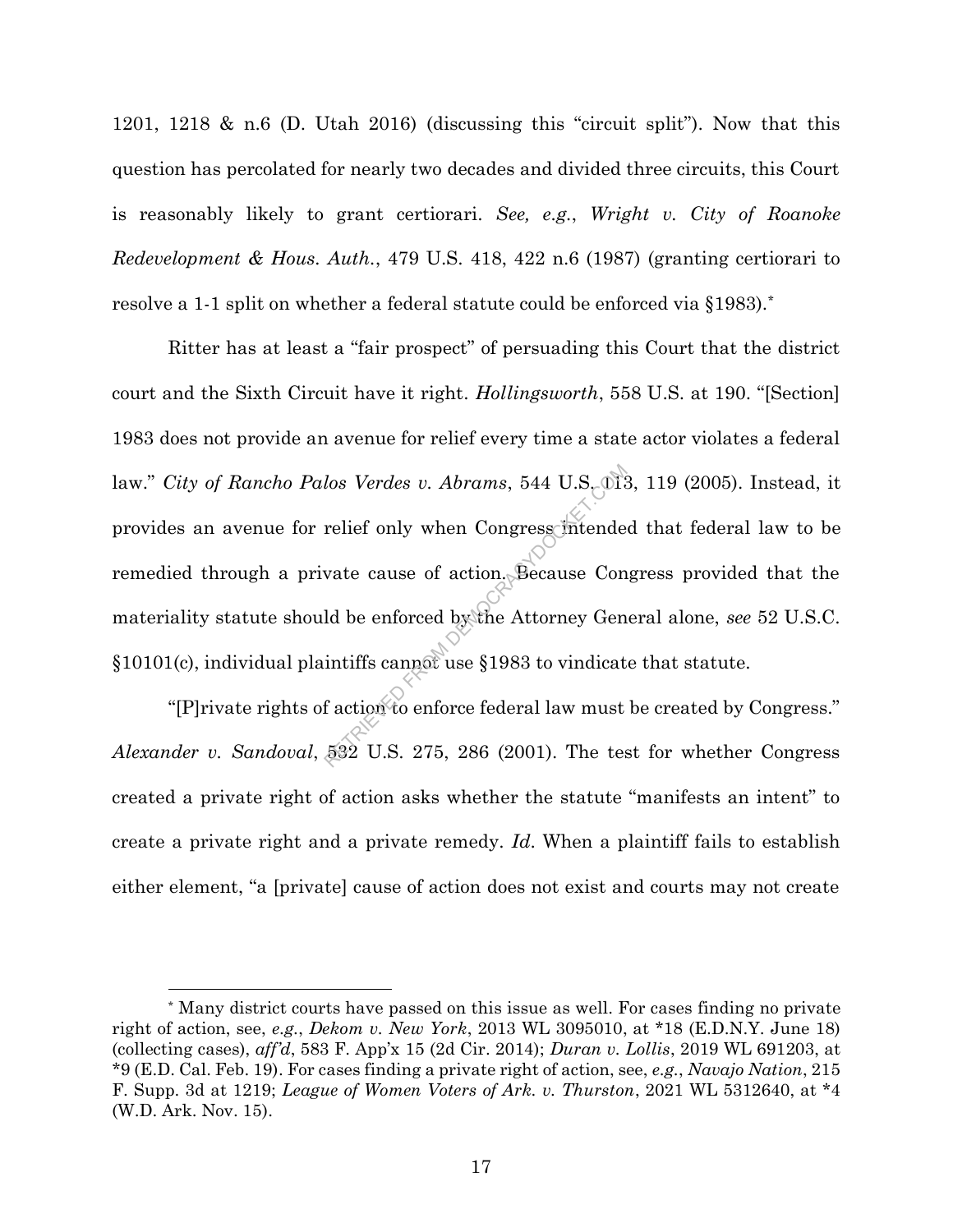one, no matter how desirable that might be as a policy matter, or how compatible with the statute." *Id.* at 286-87.

When a plaintiff sues to enforce a federal statute under §1983, the *Sandoval* test is modified in one respect. Typically, the plaintiff bears "the burden" of satisfying the second element, an "intent to create a private remedy." *Gonzaga Univ. v. Doe*, 536 U.S. 273, 284 (2002). But under §1983, the burden to satisfy the second element flips to the defendant. *Id.* The plaintiff "presumptively" satisfies the second element because Congress, the theory goes, provided for private enforcement of the violated statute when it enacted §1983. *Id.*

But a burden-shift is far from the end of the analysis. In §1983 cases, a defendant can defeat the presumption by showing that "Congress did not intend [the §1983 private] remedy for a newly created right." *Rancho Palos Verdes*, 544 U.S. at 120. After all, Congress need not always follow §1983's enforcement scheme when enacting new statutes, so the ultimate touchstone remains Congress's intent. One way to show that Congress did not intend to authorize private enforcement of a federal statute through §1983 is "the existence of more restrictive remedies provided in the violated statute itself." *Id.* at 121. Because "[t]he express provision of one method of enforcing a substantive rule suggests that Congress intended to preclude others," an express provision typically precludes relief under §1983. *Id.*  $R$  and the star from the end of the ana persumption by showing that "Continued not always follow  $\{1983\}$ " encode not always follow  $\{1983\}$ " encode the always follow  $\{1983\}$ " encode the altimate touch stone remai

*Sandoval* and §1983 are identical in this respect. Regardless of whom the burden falls on, the second element isn't satisfied in either case when Congress intended to remedy violations of the statute only through alternative means. *See, e.g.*,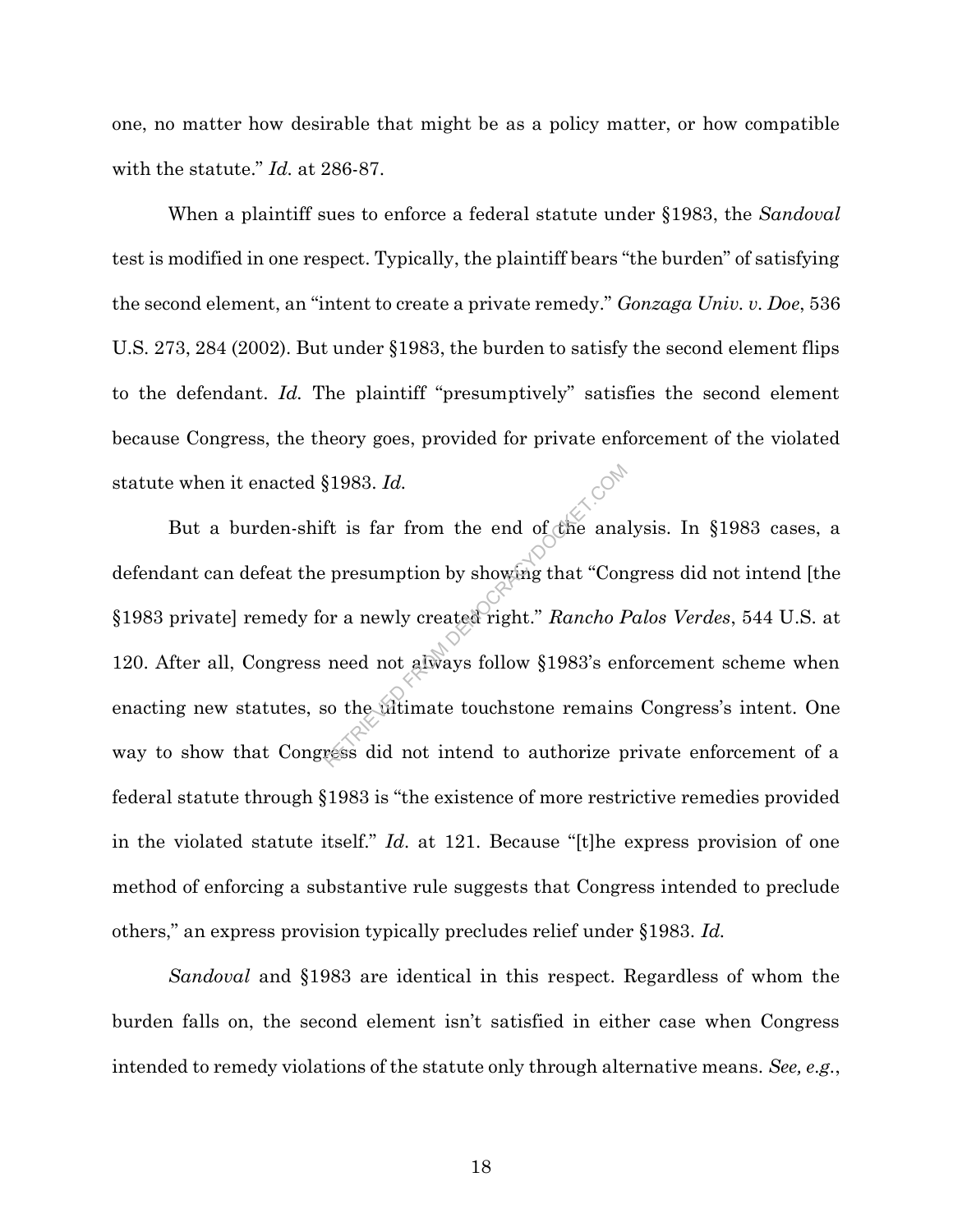*Sandoval*, 532 U.S. at 290 ("as our … 42 U.S.C. §1983 cases show, some remedial schemes foreclose a private cause of action to enforce even those statutes that admittedly create substantive private rights"); *City of Rancho Palos Verdes*, 544 U.S. at 121 (relying on *Sandoval* to apply this proposition to §1983 case).

Here, the presumption in favor of a private remedy is defeated because Congress created an explicit and more restrictive remedy to enforce the materiality statute. It provided that the statute would be enforced only through civil actions by the Attorney General:

Whenever any person has engaged … in any act or practice which would deprive any other person of any right or privilege secured by subsection (a) or (b), *the Attorney General* may institute for the United States, or in the name of the United States, a civil action or other proper proceeding for preventive relief[.]

52 U.S.C. §10101(c) (emphasis added). Congress sensibly decided that the materiality statute should be enforced not by any individual—who could thereby upend an election singlehandedly—but by the Attorney General alone. The "existence of [such] express remedies demonstrates not only that Congress intended to foreclose implied private actions but also that it intended to supplant any remedy that otherwise would be available under §1983." *Middlesex Cnty. Sewerage Auth. v. Nat'l Sea Clammers Ass'n*, 453 U.S. 1, 21 (1981). Son has engaged ... in any act or pract<br>person of any right or privilege securey *General* may institute for the U<br>nited States, a civil action or other<br>ef[.]<br>hasis added). Congress sensibly dec<br>ced not by any individual—w

The Third Circuit departed from this analysis and implied a private remedy where Congress chose a different scheme. But the judiciary long ago "swor[e] off" the habit of loosely finding such private remedies, and this Court should "not accept respondents' invitation to have one last drink." *Sandoval*, 532 U.S. at 287. Congress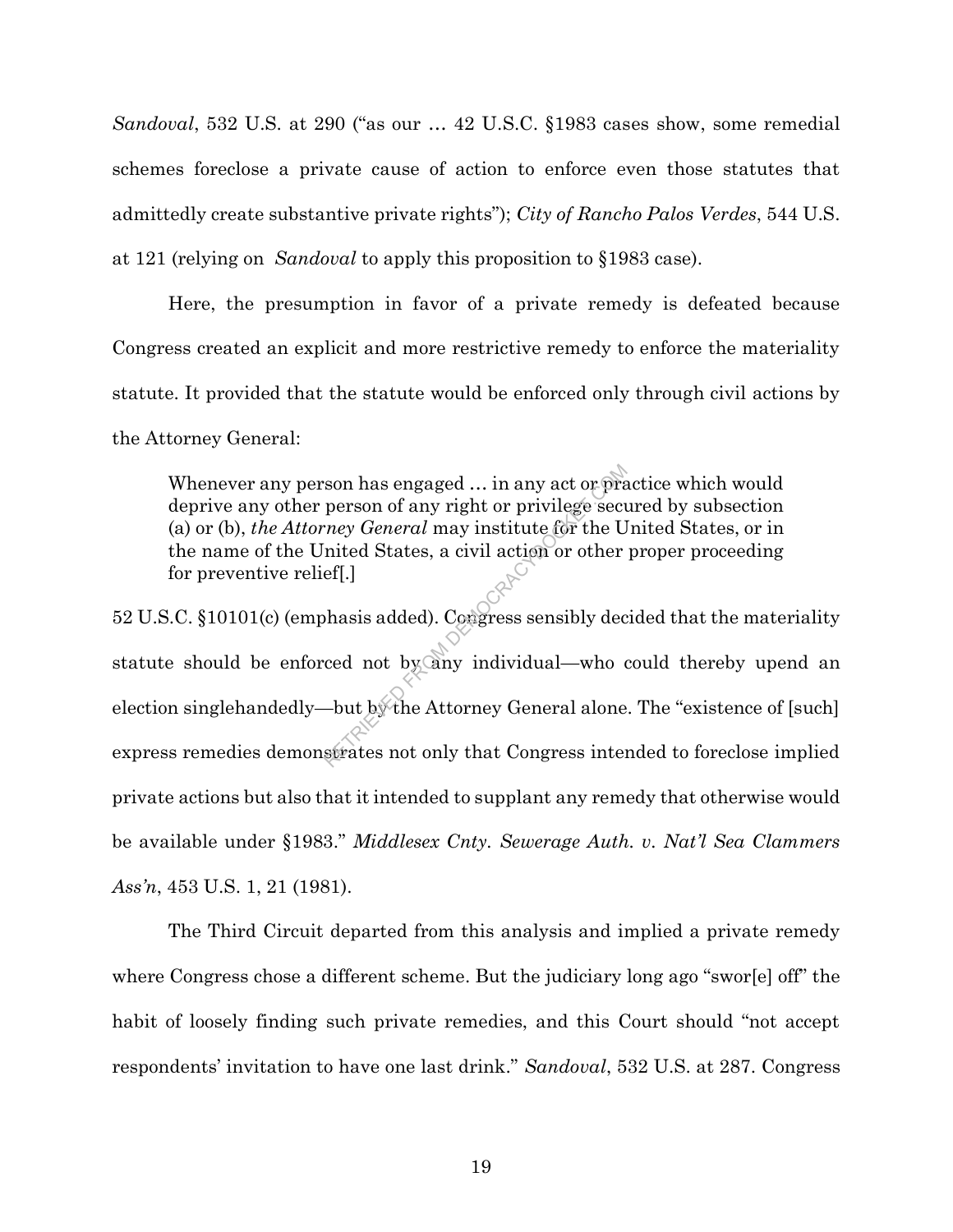enacted §1983 in 1871 and enacted the materiality statute in 1957, complete with its own enforcement mechanism. These statutes have coexisted for a half-century, but only recently has the latter become the subject of private lawsuits. Those floodgates should not be opened until this Court has a chance to weigh in.

#### **II. A stay is needed to prevent irreparable harm.**

Ritter and others face a "likelihood" of irreparable harm if this Court denies a stay. *Hollingsworth*, 558 U.S. at 190. Consider just a few of those harms.

Absent a stay, Lehigh County will count undated ballots that violate Pennsylvania's written laws. "The counting of votes that are of questionable legality" itself "threaten[s] irreparable harm to [Ritter], and to [Lehigh County], by casting a cloud upon what he claims to be the legitimacy of his election." *Bush v. Gore*, 531 U.S. 1046, 1047 (2000) (Scalia, J., concurral). "Count first, and rule upon legality afterwards, is not a recipe for producing election results that have the public acceptance democratic stability requires." *Id.*; *accord Carson v. Simon*, 978 F.3d 1051, 1061 (8th Cir. 2020) (finding "irreparable harm" where "otherwise invalid ballots will be entered in the vote totals that determine whether [candidates] will be elected"). aws. "The counting of votes that are<br>rable harm to [Ritter], and te/Lehi<br>ns to be the legitimacy of his election<br>lia, J., concurraby "Count first,<br>come for producing election result<br>ability requires."  $Id$ .; accord Carson<br>

Worse, there's a strong "likelihood" that the 257 undated ballots will erase Ritter's 71-vote lead, causing Lehigh County to certify his opponent as the winner in just a matter of days. When assessing irreparable harm, this Court must "assum[e] the applicant's position on the merits is correct." *Philip Morris USA Inc. v. Scott*, 561 U.S. 1301, 1302 (2010) (Scalia, J., in chambers). So here, the Court must assume that a stay is needed to prevent the *wrong* candidate from assuming office. Allowing the wrong candidate to exercise the powers of the office, even temporarily, causes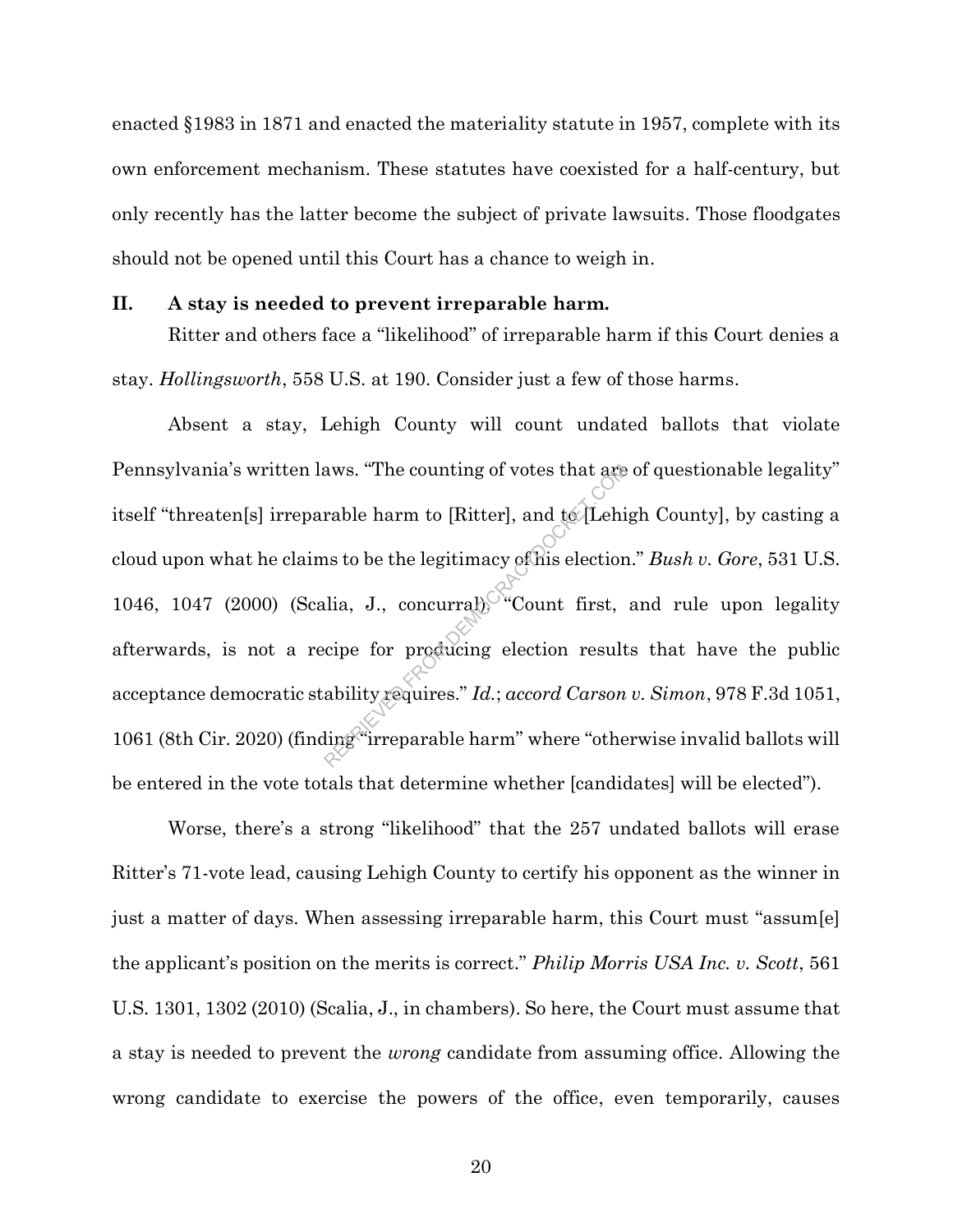"irreparably injury" by "deny[ing Ritter] the opportunity to serve" and "seriously harm[ing]" the voters who "elected him." *Kupau v. Yamamoto*, 622 F.2d 449, 457 (9th Cir. 1980). Even if he received back pay, Ritter could never get back the time he was wrongly excluded from office. *Id.* Though a stay might lengthen the time it takes to finally resolve this election dispute, "the consequences of placing political power in unauthorized hands are of far graver concern." *Marks v. Stinson*, 19 F.3d 873, 889 (3d Cir. 1994).

Finally, a stay is needed to prevent all the irreparable harms that normally occur when federal courts enjoin state election laws. Invalidating a sovereign State's duly enacted law "clearly inflicts irreparable harm." *Abbott v. Perez*, 138 S. Ct. 2305, 2324 n.17 (2018); *accord Little v. Reclaim Idaho*, 140 S. Ct. 2616, 2617 (2020) (Roberts, C.J., concurral). And it does irreparable "damage … to the authority of legislatures." *Wis. State Legislature*, 141 S. Ct. at 30 (Gorsuch, J., concurral). This federal interference also confuses voters, confuses election administrators, disrupts the machinery of elections, deters voting, erodes confidence in electoral outcomes, and causes a host of other "unanticipated and unfair consequences." *See id.*; *Milligan*, 142 S. Ct. at 881 (Kavanaugh, J., concurral); *Purcell*, 549 U.S. at 4-5. s enjoin state election laws. Invalided in the inflicts irreparable harm." Abbott<br>
d Little v. Reclaim Idaho, 140 S<br>
(comment). And it does irreparable "damaged Legislature 141 S. Ct. at 30 (Gors<br>
confuses voters, confuses

The plaintiffs themselves had this case effectively stayed for four months. They obtained two orders enjoining Lehigh County from certifying the election until their claims could be resolved. *See* D.Ct. Dkt. 13; CA3 Dkt. 18. In the plaintiffs' words, this relief was necessary because, "once an election is certified, 'there can be no do-over [or] redress,' and the injury … becomes both 'real and completely irreparable.'" CA3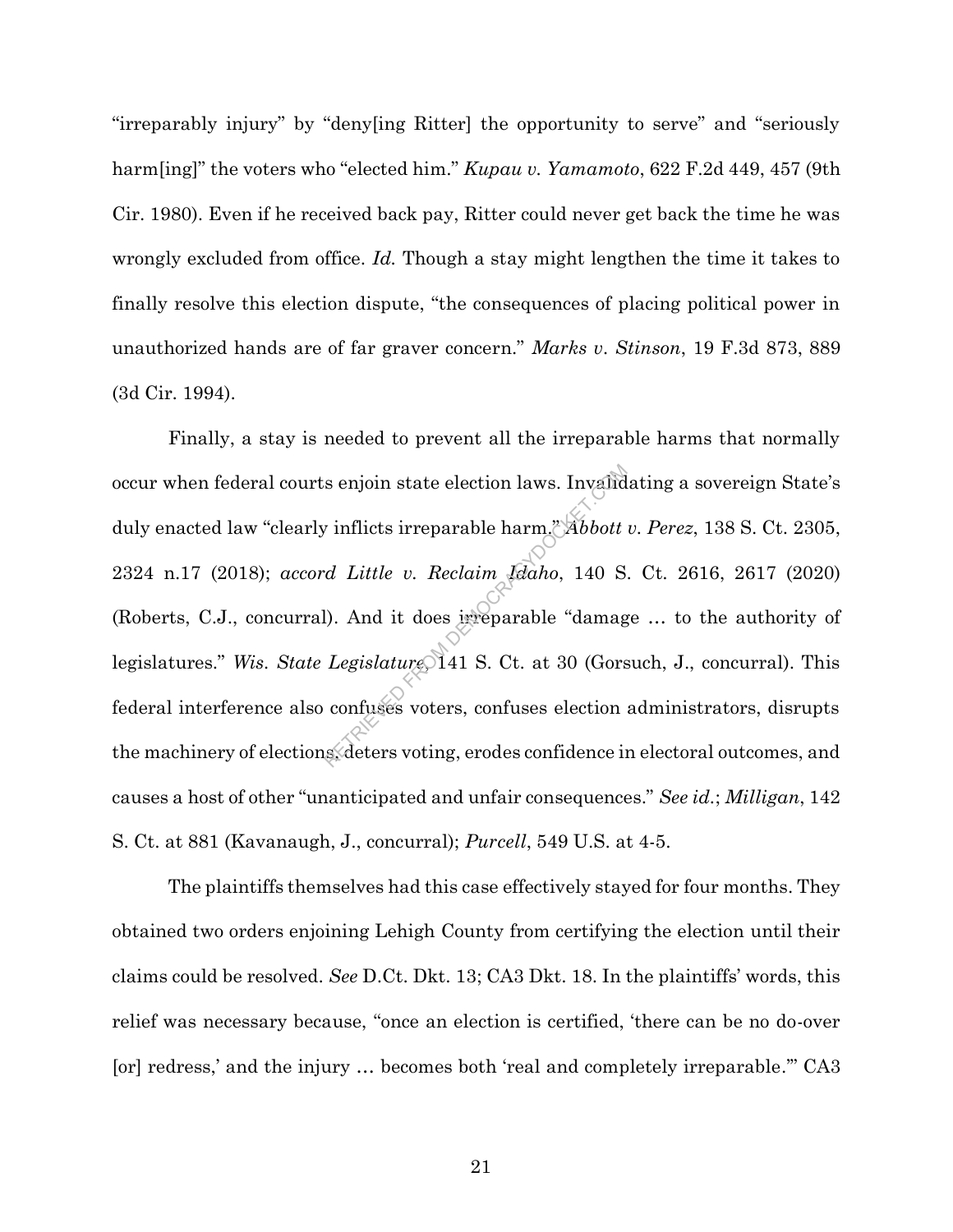Dkt. 6-1 at 24-25. If that logic held for the plaintiffs, it should hold for Ritter too. It would be unfair to let the plaintiffs pause this case while they are losing, but then quickly end it after notching their first win.

#### **III. The balance of harms and public interest favor a stay.**

In election cases, the equities almost always favor a stay that maintains the electoral status quo. *See RNC v. DNC*, 140 S. Ct. 1205, 1207 (2020); *Milligan*, 142 S. Ct. at 880 (Kavanaugh, J., concurral) (collecting cases). And the electoral status quo is set by the state legislature, even if the State's executive branch disagrees. *Id.* at 881; *Carson*, 978 F.3d at 1062. This so-called "*Purcell* principle" is a "bedrock tenet of election law." *Milligan*, 142 S. Ct. at 880 (Kavanaugh, J., concurral). It recognizes that "[l]ate judicial tinkering with election laws can lead to disruption and to unanticipated and unfair consequences for candidates, political parties, and voters, among others." *Id.* at 881. And "[c]onfidence in the integrity of our electoral processes" is "essential to the functioning of our participatory democracy." *Purcell*, 549 U.S. at 4. at 1062. This so-called "*Purcell* prime<br>  $h$ , 142 S. Ct. at 880 (Kavanaugh, J.,<br>
kering with election laws can least<br>
r consequences for candidates, politically<br>
. And "[c]onfidence in the integrity of ioning of our part

Though *Purcell* violations typically occur *before* election day, the interests underlying that principle apply "with much more force on the back end of elections." *Trump v. Wis. Elections Comm'n*, 983 F.3d 919, 925 (7th Cir. 2020), *cert. denied*, 141 S. Ct. 1516 (2021). "Changing the rules in the middle of the game is bad enough"; but changing the rules after the game has already been played risks "severely damag[ing] the electoral system on which our self-governance so heavily depends." *Republican Party of Penn.*, 141 S. Ct. at 735 (Thomas, J., dissental). Injunctions "after election day" exacerbate the perception that federal courts are picking winners and losers in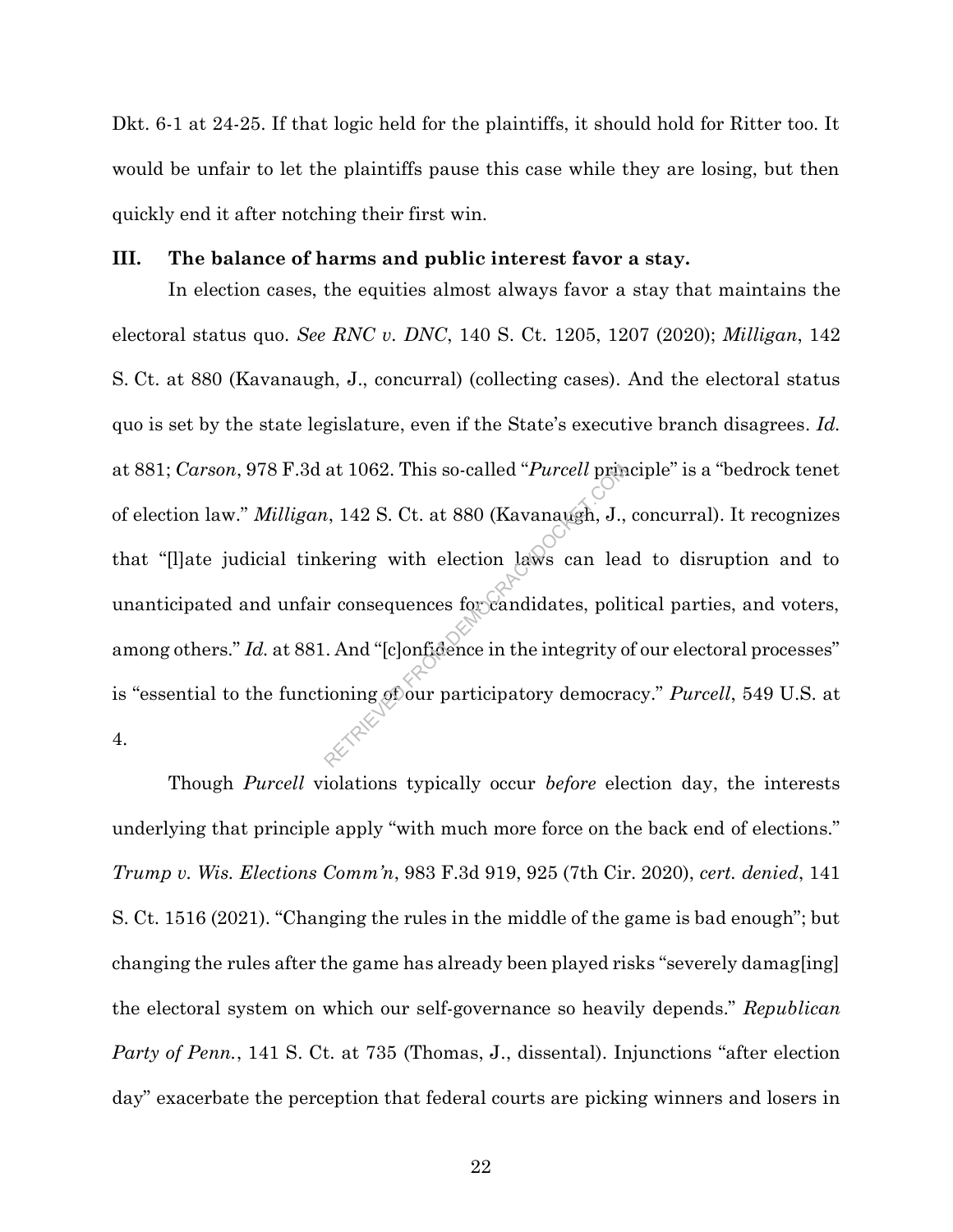partisan elections. *Id.* at 734-35. And worse than pre-election injunctions, "postelection" injunctions give voters and candidates "no opportunity to adjust." *Carson*, 978 F.3d at 1061. Granting "post-election relief" also "encourage[s] sand-bagging" by letting plaintiffs "gamble upon receiving a favorable decision of the electorate and then, upon losing, seek to undo the ballot results in a court action.'" *Soules v. Kauaians for Nukolii Campaign Comm.*, 849 F.2d 1176, 1180 (9th Cir. 1988). The rationale for *Purcell* is thus ""at its peak" when the ""claims for relief are not merely last-minute—they are after the fact.'" *Bowyer v. Ducey*, 506 F. Supp. 3d 699, 719 (D. Ariz. 2020) (quoting *King v. Whitmer*, 505 F. Supp. 3d 720, 732 (E.D. Mich. 2020)).

*Purcell* easily applies here. The Third Circuit changed the rules after Ritter's election had ended, after the state contest litigation had ended in his favor, and after it was clear which candidates stood to gain or lose from its decision. "This is not a prescription for [voter] confidence." *Republican Party of Penn.*, 141 S. Ct. at 735 (Thomas, J., dissental); *accord Wis. State Legislature*, 141 S. Ct. at 31 (Kavanaugh, J., concurral) (explaining that vindicating *Purcell* helps "giv[e] citizens (including the losing candidates and their supporters) confidence in the fairness of the election"). Without a stay, the Third Circuit's decision also will alter the outcomes in Pennsylvania's just-finished primaries, several of which are headed to a recount. And it will change the rules for Pennsylvania's upcoming general election, where the start of mail-in voting is less than four months away. *See* 25 Pa. Stat. §3150.12a(a) (counties start processing mail-in ballot applications 50 days before the election). g v. Whitmer, 505 F. Supp. 3d 720,  $\%$ <br>lies here. The Third Circuit change<br>the state contest litigation had end<br>idates stood to gain or lose from its<br>confidence," $\%$ Republican Party of I<br>accord Wis. State Legislature, 1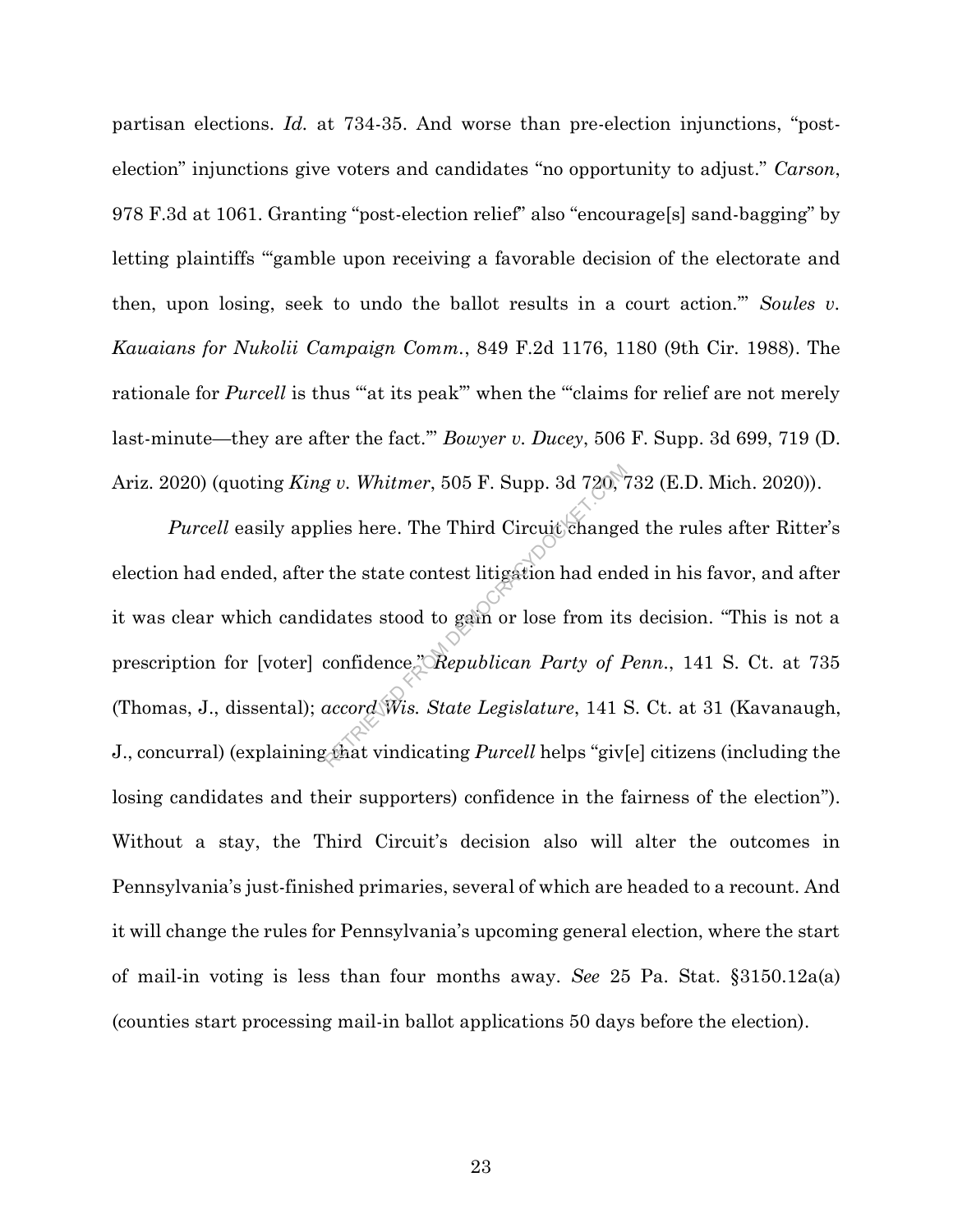The plaintiffs here cannot overcome *Purcell* because, among other things, they "unduly delayed bringing the[ir] complaint to court." *Milligan*, 142 S. Ct. at 881 (Kavanaugh, J., concurral). The plaintiffs filed this lawsuit, bringing essentially a facial challenge to Pennsylvania's dating requirement, on January 31, 2022. The dating requirement had been the law for over two years. The plaintiffs had cast undated ballots—and some had even been informed by county election officials that their ballots were undated—throughout October and November 2021. The election had ended three months earlier. And the state-court litigation over the validity of the undated ballots had already gone through the entire Pennsylvania court system. The plaintiffs had no right to sit back and wait for those proceedings to conclude. The outcome of "election contests … in state court" between candidates has nothing to do with "constitutional challenges in federal court" by individual voters. *Bowyer*, 506 F. Supp. 3d at 718-19; *accord Wood v. Raffensperger*, 501 F. Supp. 3d 1310, 1324 (N.D. Ga. 2021) (rejecting this excuse for delay because "constitutional challenges" do not "depend on the outcome of any particular election" or whether the plaintiffs' "preferred candidates won or lost"). ady gone through the entire Pennsy<br>
o sit back and wait for those proce<br>
ests ... in state court" between cand<br>
lenges in federal court" by individu<br>
rd Wood v. Raffensperger, 501 F. Su<br>
excuse for delay because "constitut

Especially in the post-election context, courts regularly find delays even shorter than the plaintiffs' inexcusable. *See, e.g.*, *Kelly v. Commonwealth*, 240 A.3d 1255, 1256-57 (Pa. 2020) (three weeks after election day was too long); *Donald J. Trump for President, Inc. v. Sec'y of Penn.*, 830 F. App'x 377, 390 (3d Cir. 2020) (one week after election day); *King*, 505 F. Supp. 3d at 731-32 (three weeks); *Bowyer*, 506 F. Supp. 3d at 718-19 (one month). Here, the lower courts refused to hold that laches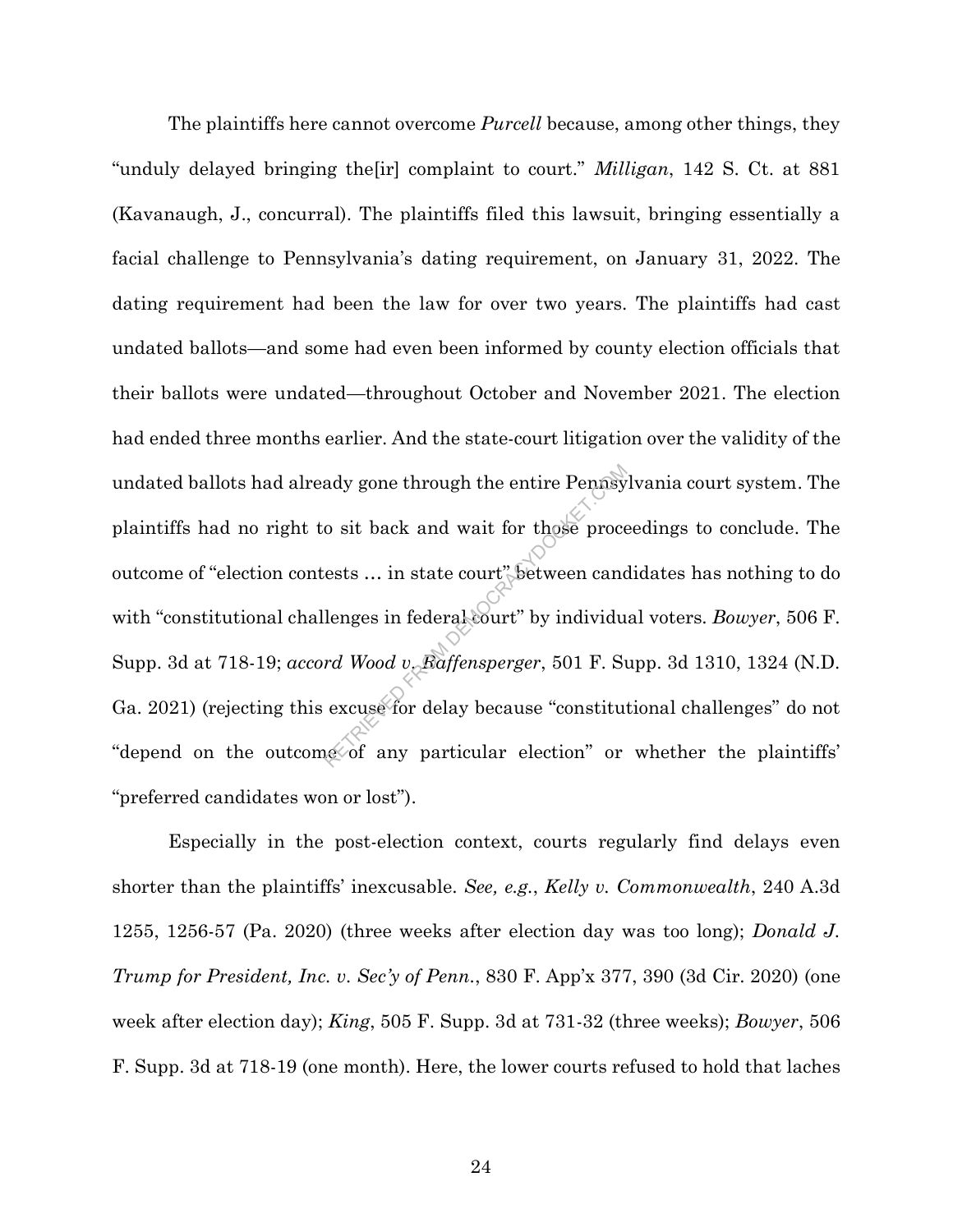outright barred the plaintiffs' claim for injunctive relief. But even if the courts were right about that, the plaintiffs' "'dela[y]'" still means that "the balance of equities" for purposes of this stay application tilt sharply in Ritter's favor. *Little*, 140 S. Ct. at 2617 (Roberts, C.J., concurral); *Benisek v. Lamone*, 138 S. Ct. 1942, 1944 (2018); *see also Wis. State Legislature*, 141 S. Ct. at 31 (Kavanaugh, J., concurral) (granting a stay under *Purcell* "discourages last-minute litigation and instead encourages litigants to bring any substantial challenges to election rules ahead of time, in the ordinary litigation process").

Another reason why the plaintiffs cannot overcome *Purcell* is that the merits of their claims are not "entirely clearcut." *Milligan*,  $\frac{1}{4}$ 2 S. Ct. at 881 (Kavanaugh, J., concurral); *see League of Women Voters of Fla., Inc. v. Fla. Sec'y of State*, 32 F.4th 1363, 1364 n.8 (11th Cir. 2022) (explaining that "*all* of" the factors identified in *Milligan* "must be satisfied" to defeat a stay under *Purcell*). As explained, whether the federal materiality statute trumps Pennsylvania's dating requirement has created a split between Pennsylvania's state and federal courts *in this very case*. Whether that statute can be enforced by private federal plaintiffs has also split the federal circuits. And even absent these splits, the Third Circuit's conclusion that the statute reaches mine-run regulations of mail-in voting is novel and far-reaching. The merits of these questions are anything but clearcut. *See Am. Mfrs. Mut. Ins. Co. v. Am. Broad.-Paramount Theatres, Inc.*, 87 S. Ct. 1, 2 (1966) (Harlan, J., in chambers) (granting a stay because the issues did not "appear to be precisely controlled by any decision of this Court" and were "highly debatable"). hy the plaintiffs cannot overcome *P*<br>ntirely clearcut." *Milligan*,  $\frac{1}{42}$  S. C<br>*f Women Voters of Flog, Inc. v. Fla.*<br>ir. 2022) (explaining that "*all* of"<br>ied" to defeat a stay under *Purcell*,<br>statute trumps Pennsy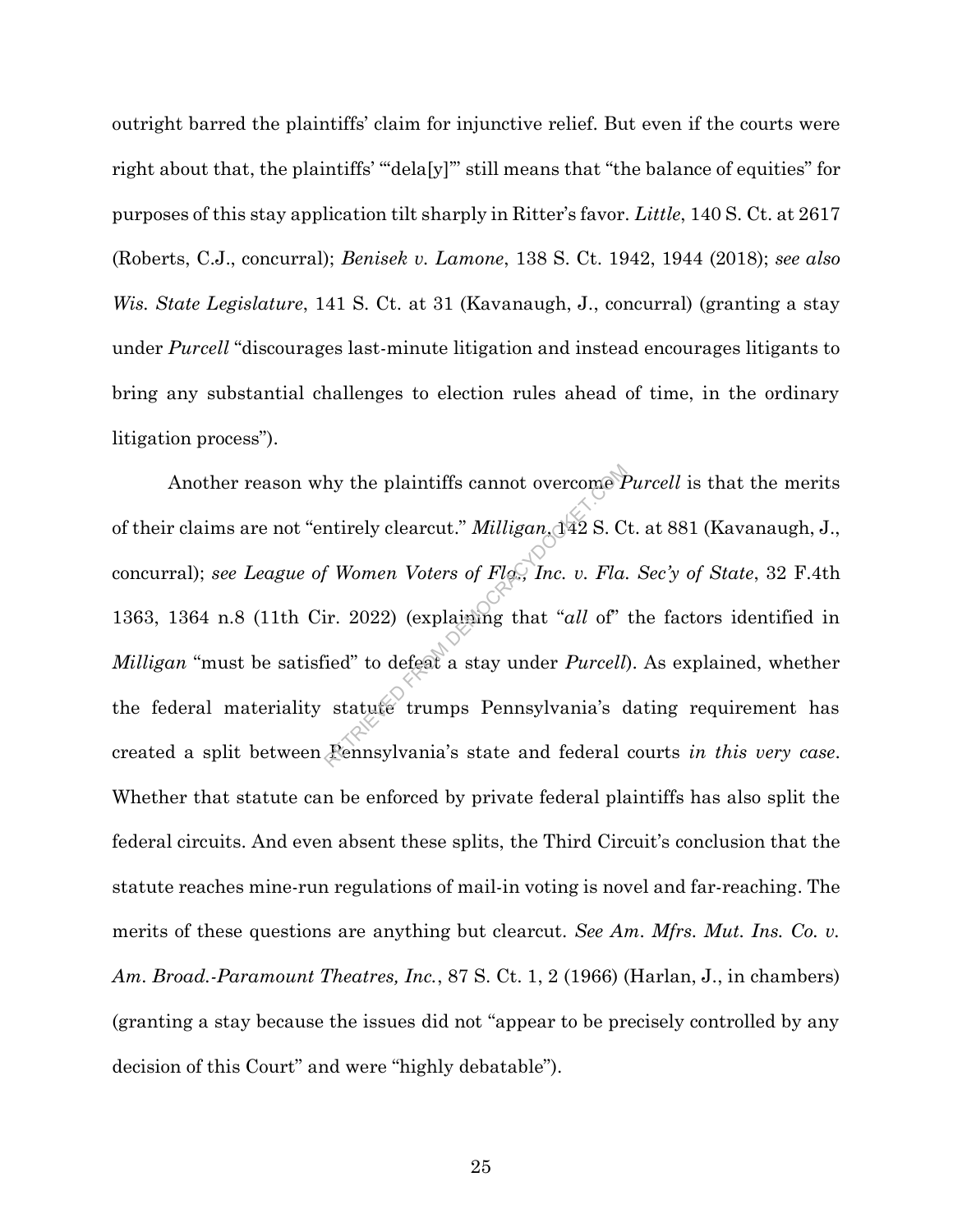Nor would a stay cause any appreciable harm to the plaintiffs. Though they will likely stress their "constitutional right to vote," they won this case solely on statutory grounds. And "no one is disenfranchised" when, unlike 99% of their fellow citizens, they failed to date the declaration on their ballot. *Wis. State Legislature*, 141 S. Ct. at 36 (Kavanaugh, J., concurral); *accord Rosario v. Rockefeller*, 410 U.S. 752, 758 (1973).

Nor will a stay cause any valid votes to be irreparably denied. If the plaintiffs lose this case, then their votes were invalid and could not be counted anyway. If they win this case, then their votes will be counted later. The plaintiffs are individual voters, not candidates, so their injury turns on *whether* their votes are counted, not *when*. The "inconvenience of delay" to these five individuals "poses no threat of irreparable harm." *Araneta v. United States*, 478 U.S. 1301, 1305 (1986) (Burger, C.J., in chambers); *John Doe Agency v. John Doe Corp.*, 488 U.S. 1306, 1309 (1989) (Marshall, J., in chambers); *see also Philip Morris*, 561 U.S. at 1305 (Scalia, J., in chambers) ("Refusing a stay may visit an irreversible harm on applicants, but granting it will apparently do no permanent injury to respondents."). Tellingly, this same voting-based injury is raised in virtually every case where a federal court enjoins a state election law. *E.g.*, *RNC*, 140 S. Ct. at 1211 (Ginsburg, J., dissental). Yet this Court "repeatedly" grants stays in election cases. *Id.* at 1207 (majority op.). This one is no different. r votes will be counted later. The<br>
o their injury turns on *whether* the<br>
ce of delay" to these five individu<br> *eta v. United States*, 478 U.S. 1301, 1<br> *e Agency v. John Doe Corp.*, 488<br>
ers); *see also Philip Morris*, 5

#### **CONCLUSION**

For all these reasons, Ritter asks this Court to stay the Third Circuit's judgment pending the timely filing and disposition of his certiorari petition. To ensure